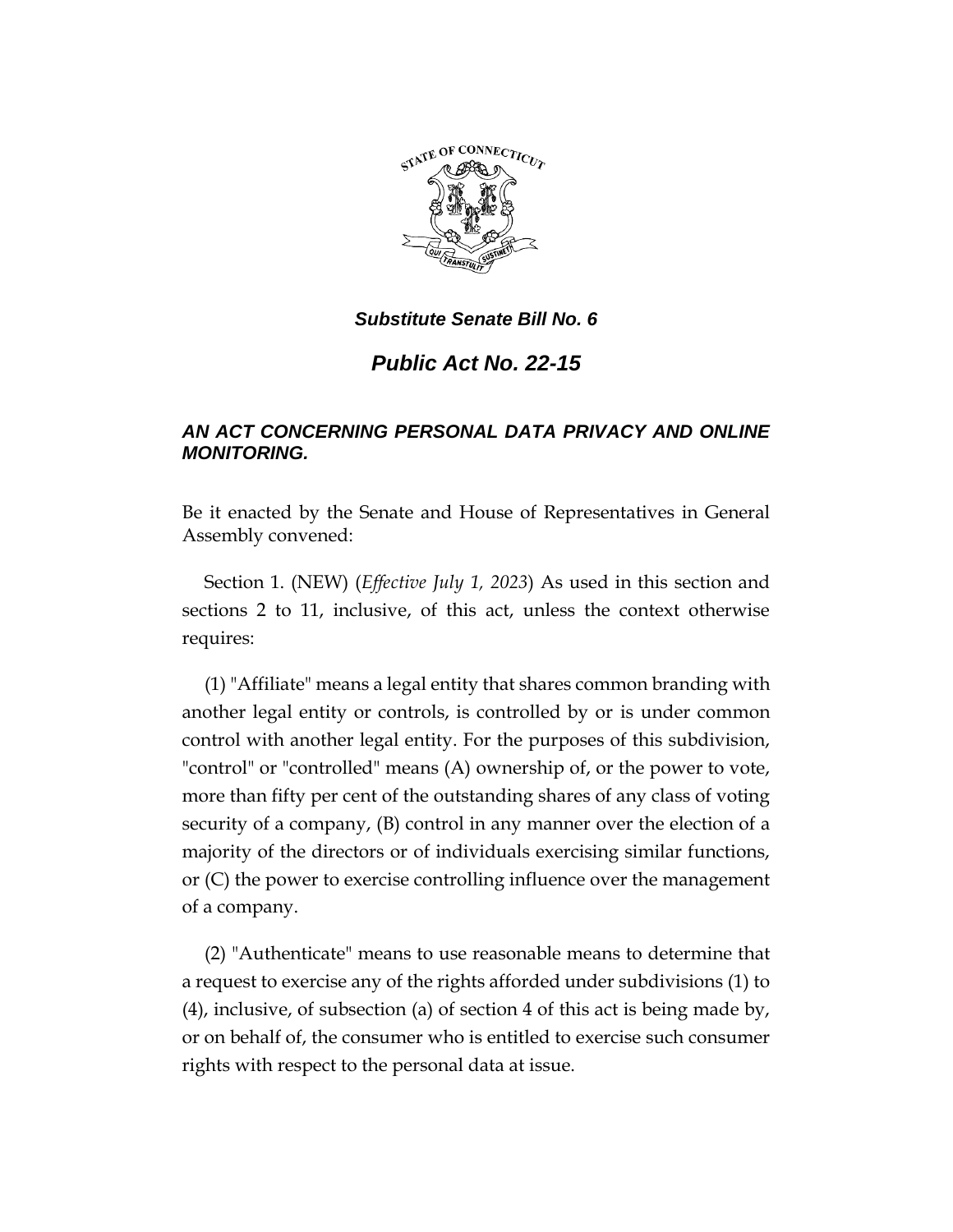(3) "Biometric data" means data generated by automatic measurements of an individual's biological characteristics, such as a fingerprint, a voiceprint, eye retinas, irises or other unique biological patterns or characteristics that are used to identify a specific individual. "Biometric data" does not include (A) a digital or physical photograph, (B) an audio or video recording, or (C) any data generated from a digital or physical photograph, or an audio or video recording, unless such data is generated to identify a specific individual.

(4) "Business associate" has the same meaning as provided in HIPAA.

(5) "Child" has the same meaning as provided in COPPA.

(6) "Consent" means a clear affirmative act signifying a consumer's freely given, specific, informed and unambiguous agreement to allow the processing of personal data relating to the consumer. "Consent" may include a written statement, including by electronic means, or any other unambiguous affirmative action. "Consent" does not include (A) acceptance of a general or broad terms of use or similar document that contains descriptions of personal data processing along with other, unrelated information, (B) hovering over, muting, pausing or closing a given piece of content, or (C) agreement obtained through the use of dark patterns.

(7) "Consumer" means an individual who is a resident of this state. "Consumer" does not include an individual acting in a commercial or employment context or as an employee, owner, director, officer or contractor of a company, partnership, sole proprietorship, nonprofit or government agency whose communications or transactions with the controller occur solely within the context of that individual's role with the company, partnership, sole proprietorship, nonprofit or government agency.

(8) "Controller" means an individual who, or legal entity that, alone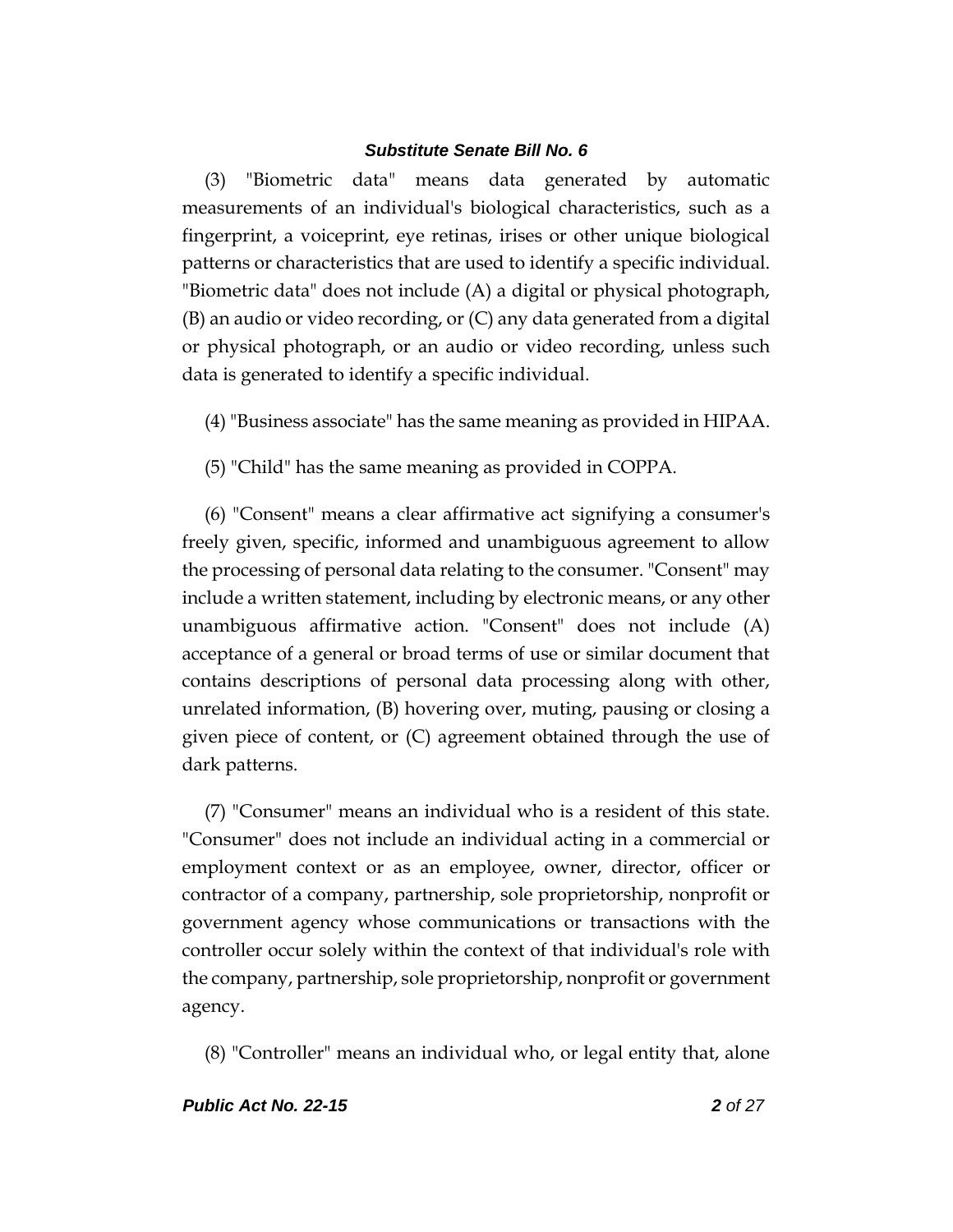or jointly with others determines the purpose and means of processing personal data.

(9) "COPPA" means the Children's Online Privacy Protection Act of 1998, 15 USC 6501 et seq., and the regulations, rules, guidance and exemptions adopted pursuant to said act, as said act and such regulations, rules, guidance and exemptions may be amended from time to time.

(10) "Covered entity" has the same meaning as provided in HIPAA.

(11) "Dark pattern" (A) means a user interface designed or manipulated with the substantial effect of subverting or impairing user autonomy, decision-making or choice, and (B) includes, but is not limited to, any practice the Federal Trade Commission refers to as a "dark pattern".

(12) "Decisions that produce legal or similarly significant effects concerning the consumer" means decisions made by the controller that result in the provision or denial by the controller of financial or lending services, housing, insurance, education enrollment or opportunity, criminal justice, employment opportunities, health care services or access to essential goods or services.

(13) "De-identified data" means data that cannot reasonably be used to infer information about, or otherwise be linked to, an identified or identifiable individual, or a device linked to such individual, if the controller that possesses such data (A) takes reasonable measures to ensure that such data cannot be associated with an individual, (B) publicly commits to process such data only in a de-identified fashion and not attempt to re-identify such data, and (C) contractually obligates any recipients of such data to satisfy the criteria set forth in subparagraphs (A) and (B) of this subdivision.

*Public Act No. 22-15 3 of 27* (14) "HIPAA" means the Health Insurance Portability and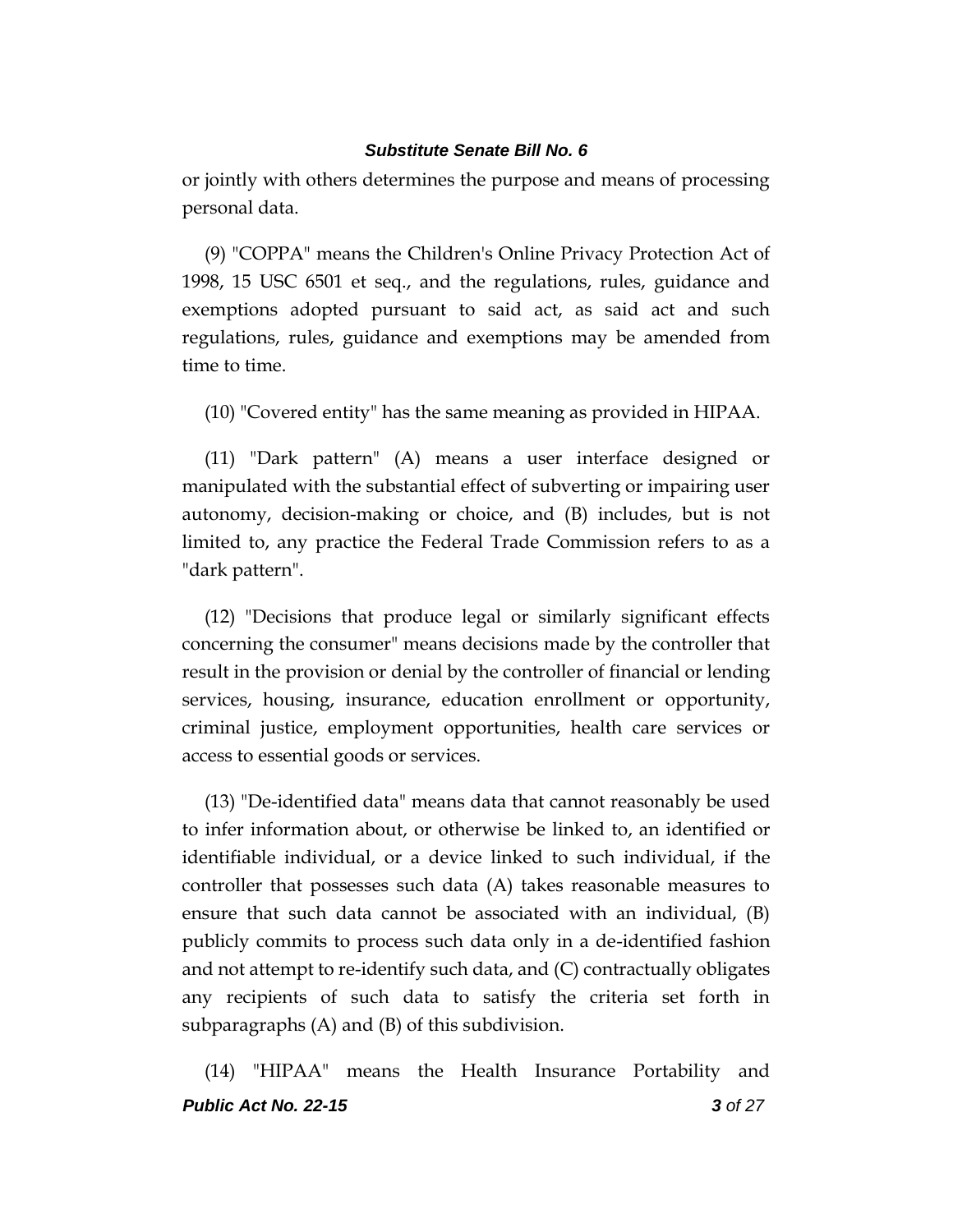Accountability Act of 1996, 42 USC 1320d et seq., as amended from time to time.

(15) "Identified or identifiable individual" means an individual who can be readily identified, directly or indirectly.

(16) "Institution of higher education" means any individual who, or school, board, association, limited liability company or corporation that, is licensed or accredited to offer one or more programs of higher learning leading to one or more degrees.

(17) "Nonprofit organization" means any organization that is exempt from taxation under Section 501(c)(3), 501(c)(4), 501(c)(6) or 501(c)(12) of the Internal Revenue Code of 1986, or any subsequent corresponding internal revenue code of the United States, as amended from time to time.

(18) "Personal data" means any information that is linked or reasonably linkable to an identified or identifiable individual. "Personal data" does not include de-identified data or publicly available information.

(19) "Precise geolocation data" means information derived from technology, including, but not limited to, global positioning system level latitude and longitude coordinates or other mechanisms, that directly identifies the specific location of an individual with precision and accuracy within a radius of one thousand seven hundred fifty feet. "Precise geolocation data" does not include the content of communications or any data generated by or connected to advanced utility metering infrastructure systems or equipment for use by a utility.

(20) "Process" or "processing" means any operation or set of operations performed, whether by manual or automated means, on personal data or on sets of personal data, such as the collection, use, storage, disclosure, analysis, deletion or modification of personal data.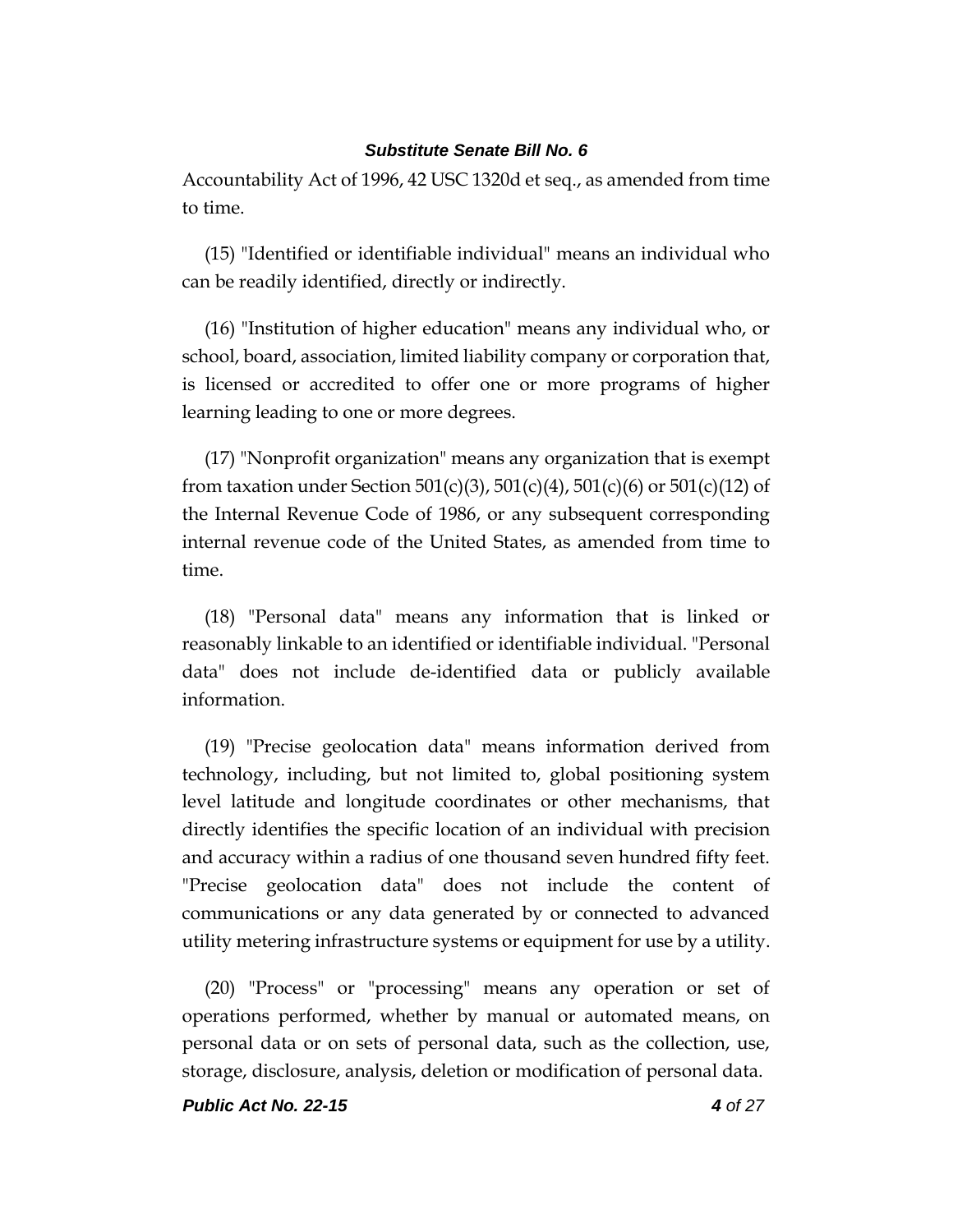(21) "Processor" means an individual who, or legal entity that, processes personal data on behalf of a controller.

(22) "Profiling" means any form of automated processing performed on personal data to evaluate, analyze or predict personal aspects related to an identified or identifiable individual's economic situation, health, personal preferences, interests, reliability, behavior, location or movements.

(23) "Protected health information" has the same meaning as provided in HIPAA.

(24) "Pseudonymous data" means personal data that cannot be attributed to a specific individual without the use of additional information, provided such additional information is kept separately and is subject to appropriate technical and organizational measures to ensure that the personal data is not attributed to an identified or identifiable individual.

(25) "Publicly available information" means information that (A) is lawfully made available through federal, state or municipal government records or widely distributed media, and (B) a controller has a reasonable basis to believe a consumer has lawfully made available to the general public.

(26) "Sale of personal data" means the exchange of personal data for monetary or other valuable consideration by the controller to a third party. "Sale of personal data" does not include (A) the disclosure of personal data to a processor that processes the personal data on behalf of the controller, (B) the disclosure of personal data to a third party for purposes of providing a product or service requested by the consumer, (C) the disclosure or transfer of personal data to an affiliate of the controller, (D) the disclosure of personal data where the consumer directs the controller to disclose the personal data or intentionally uses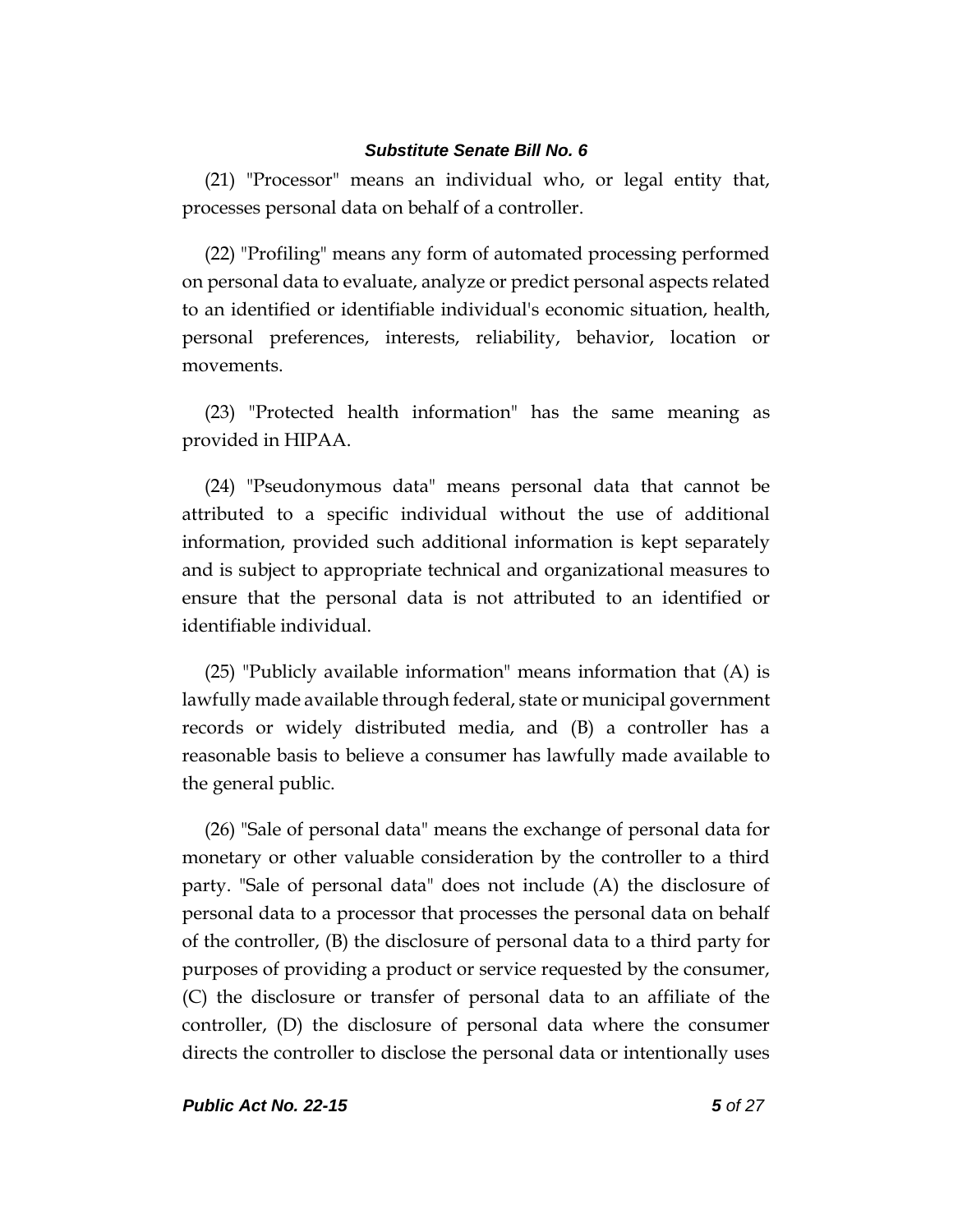the controller to interact with a third party, (E) the disclosure of personal data that the consumer (i) intentionally made available to the general public via a channel of mass media, and (ii) did not restrict to a specific audience, or (F) the disclosure or transfer of personal data to a third party as an asset that is part of a merger, acquisition, bankruptcy or other transaction, or a proposed merger, acquisition, bankruptcy or other transaction, in which the third party assumes control of all or part of the controller's assets.

(27) "Sensitive data" means personal data that includes (A) data revealing racial or ethnic origin, religious beliefs, mental or physical health condition or diagnosis, sex life, sexual orientation or citizenship or immigration status, (B) the processing of genetic or biometric data for the purpose of uniquely identifying an individual, (C) personal data collected from a known child, or (D) precise geolocation data.

(28) "Targeted advertising" means displaying advertisements to a consumer where the advertisement is selected based on personal data obtained or inferred from that consumer's activities over time and across nonaffiliated Internet web sites or online applications to predict such consumer's preferences or interests. "Targeted advertising" does not include (A) advertisements based on activities within a controller's own Internet web sites or online applications, (B) advertisements based on the context of a consumer's current search query, visit to an Internet web site or online application, (C) advertisements directed to a consumer in response to the consumer's request for information or feedback, or (D) processing personal data solely to measure or report advertising frequency, performance or reach.

(29) "Third party" means an individual or legal entity, such as a public authority, agency or body, other than the consumer, controller or processor or an affiliate of the processor or the controller.

(30) "Trade secret" has the same meaning as provided in section 35-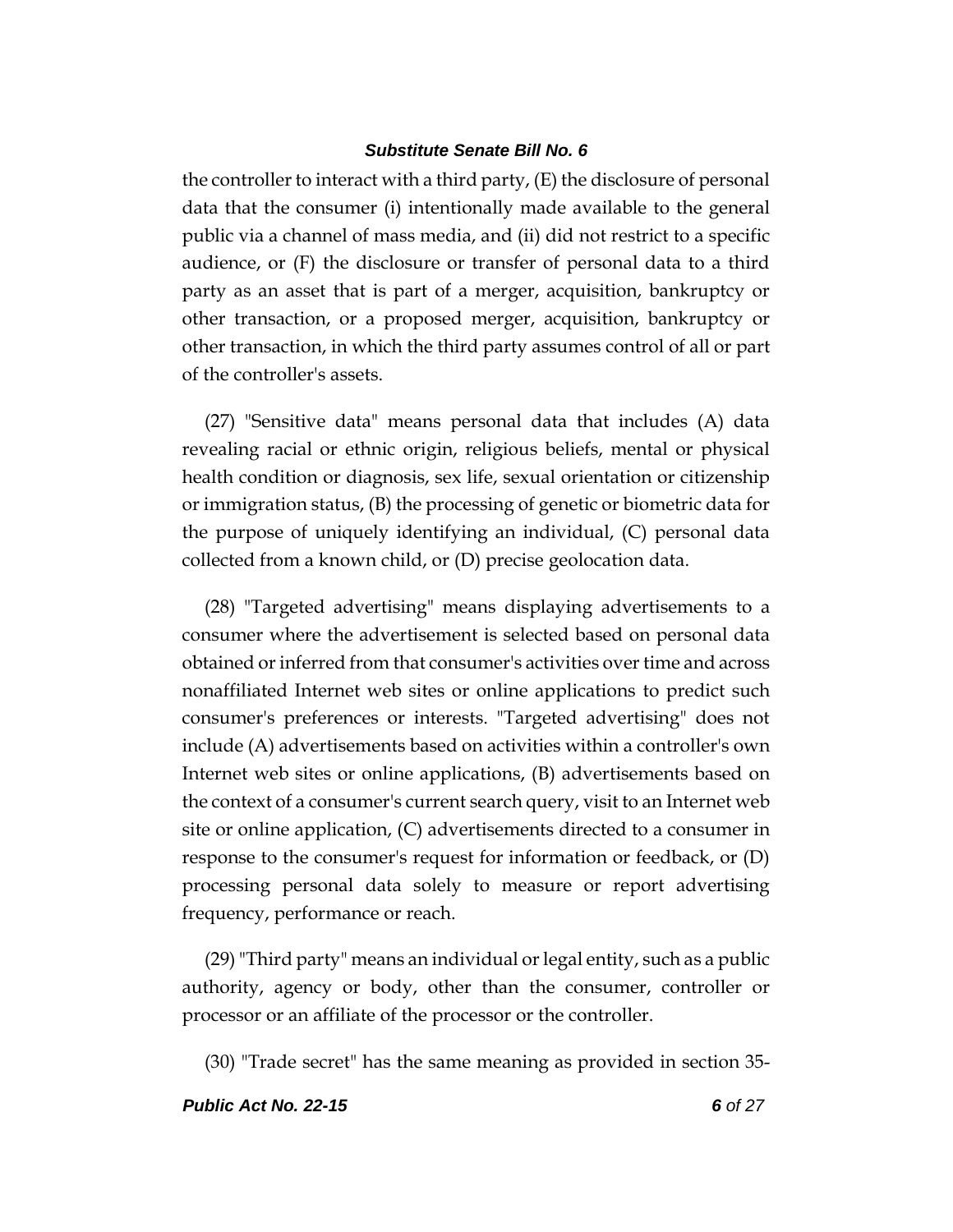51 of the general statutes.

Sec. 2. (NEW) (*Effective July 1, 2023*) The provisions of sections 1 to 11, inclusive, of this act apply to persons that conduct business in this state or persons that produce products or services that are targeted to residents of this state and that during the preceding calendar year: (1) Controlled or processed the personal data of not less than one hundred thousand consumers, excluding personal data controlled or processed solely for the purpose of completing a payment transaction; or (2) controlled or processed the personal data of not less than twenty-five thousand consumers and derived more than twenty-five per cent of their gross revenue from the sale of personal data.

Sec. 3. (NEW) (*Effective July 1, 2023*) (a) The provisions of sections 1 to 11, inclusive, of this act do not apply to any: (1) Body, authority, board, bureau, commission, district or agency of this state or of any political subdivision of this state; (2) nonprofit organization; (3) institution of higher education; (4) national securities association that is registered under 15 USC 78o-3 of the Securities Exchange Act of 1934, as amended from time to time; (5) financial institution or data subject to Title V of the Gramm-Leach-Bliley Act, 15 USC 6801 et seq.; or (6) covered entity or business associate, as defined in 45 CFR 160.103.

(b) The following information and data is exempt from the provisions of sections 1 to 11, inclusive, of this act: (1) Protected health information under HIPAA; (2) patient-identifying information for purposes of 42 USC 290dd-2; (3) identifiable private information for purposes of the federal policy for the protection of human subjects under 45 CFR 46; (4) identifiable private information that is otherwise information collected as part of human subjects research pursuant to the good clinical practice guidelines issued by the International Council for Harmonization of Technical Requirements for Pharmaceuticals for Human Use; (5) the protection of human subjects under 21 CFR Parts 6, 50 and 56, or personal data used or shared in research, as defined in 45 CFR 164.501,

*Public Act No. 22-15 7 of 27*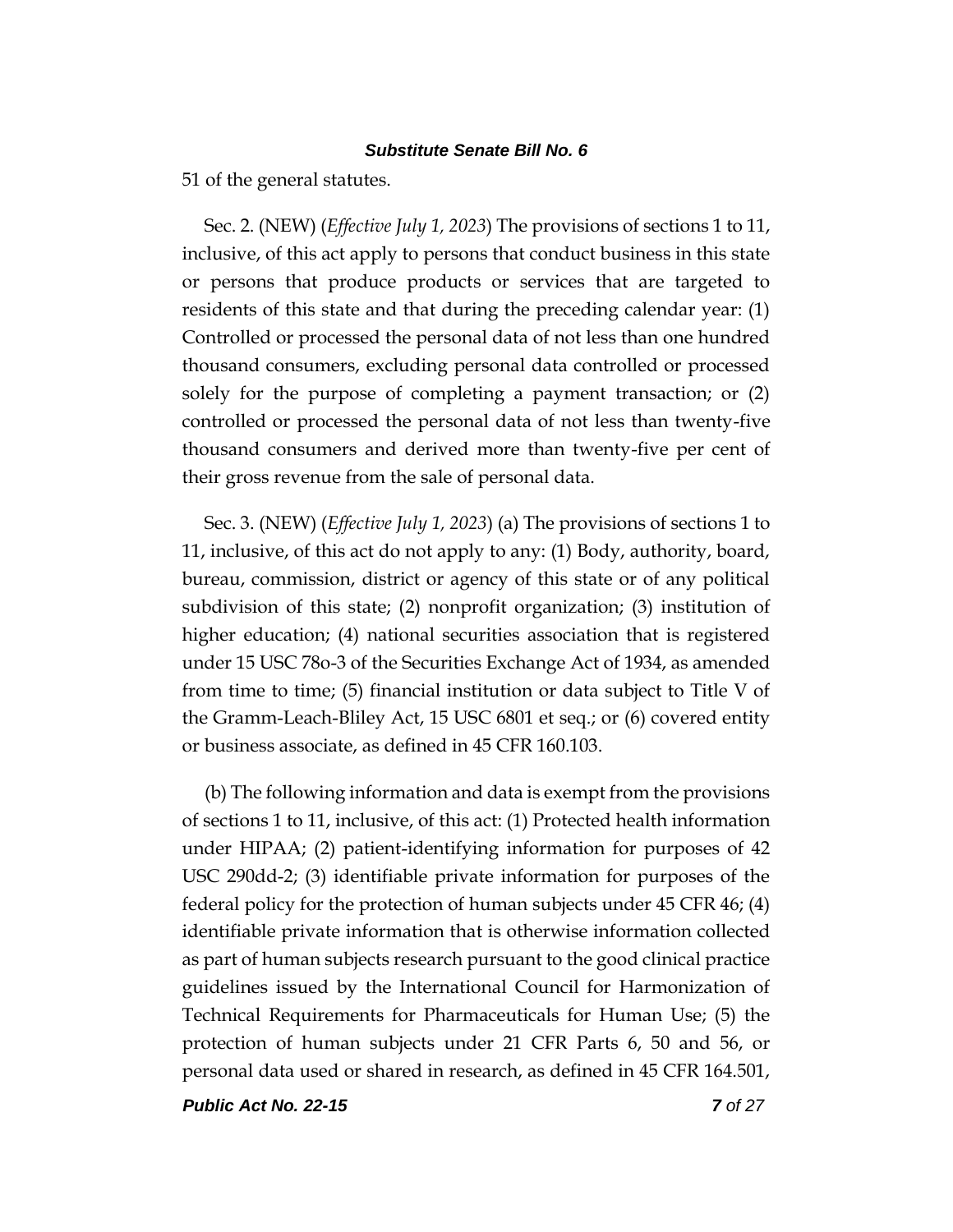that is conducted in accordance with the standards set forth in this subdivision and subdivisions (3) and (4) of this subsection, or other research conducted in accordance with applicable law; (6) information and documents created for purposes of the Health Care Quality Improvement Act of 1986, 42 USC 11101 et seq.; (7) patient safety work product for purposes of section 19a-127o of the general statutes and the Patient Safety and Quality Improvement Act, 42 USC 299b-21 et seq., as amended from time to time; (8) information derived from any of the health care related information listed in this subsection that is deidentified in accordance with the requirements for de-identification pursuant to HIPAA; (9) information originating from and intermingled to be indistinguishable with, or information treated in the same manner as, information exempt under this subsection that is maintained by a covered entity or business associate, program or qualified service organization, as specified in 42 USC 290dd-2, as amended from time to time; (10) information used for public health activities and purposes as authorized by HIPAA, community health activities and population health activities; (11) the collection, maintenance, disclosure, sale, communication or use of any personal information bearing on a consumer's credit worthiness, credit standing, credit capacity, character, general reputation, personal characteristics or mode of living by a consumer reporting agency, furnisher or user that provides information for use in a consumer report, and by a user of a consumer report, but only to the extent that such activity is regulated by and authorized under the Fair Credit Reporting Act, 15 USC 1681 et seq., as amended from time to time; (12) personal data collected, processed, sold or disclosed in compliance with the Driver's Privacy Protection Act of 1994, 18 USC 2721 et seq., as amended from time to time; (13) personal data regulated by the Family Educational Rights and Privacy Act, 20 USC 1232g et seq., as amended from time to time; (14) personal data collected, processed, sold or disclosed in compliance with the Farm Credit Act, 12 USC 2001 et seq., as amended from time to time; (15) data processed or maintained (A) in the course of an individual applying to, employed by

*Public Act No. 22-15 8 of 27*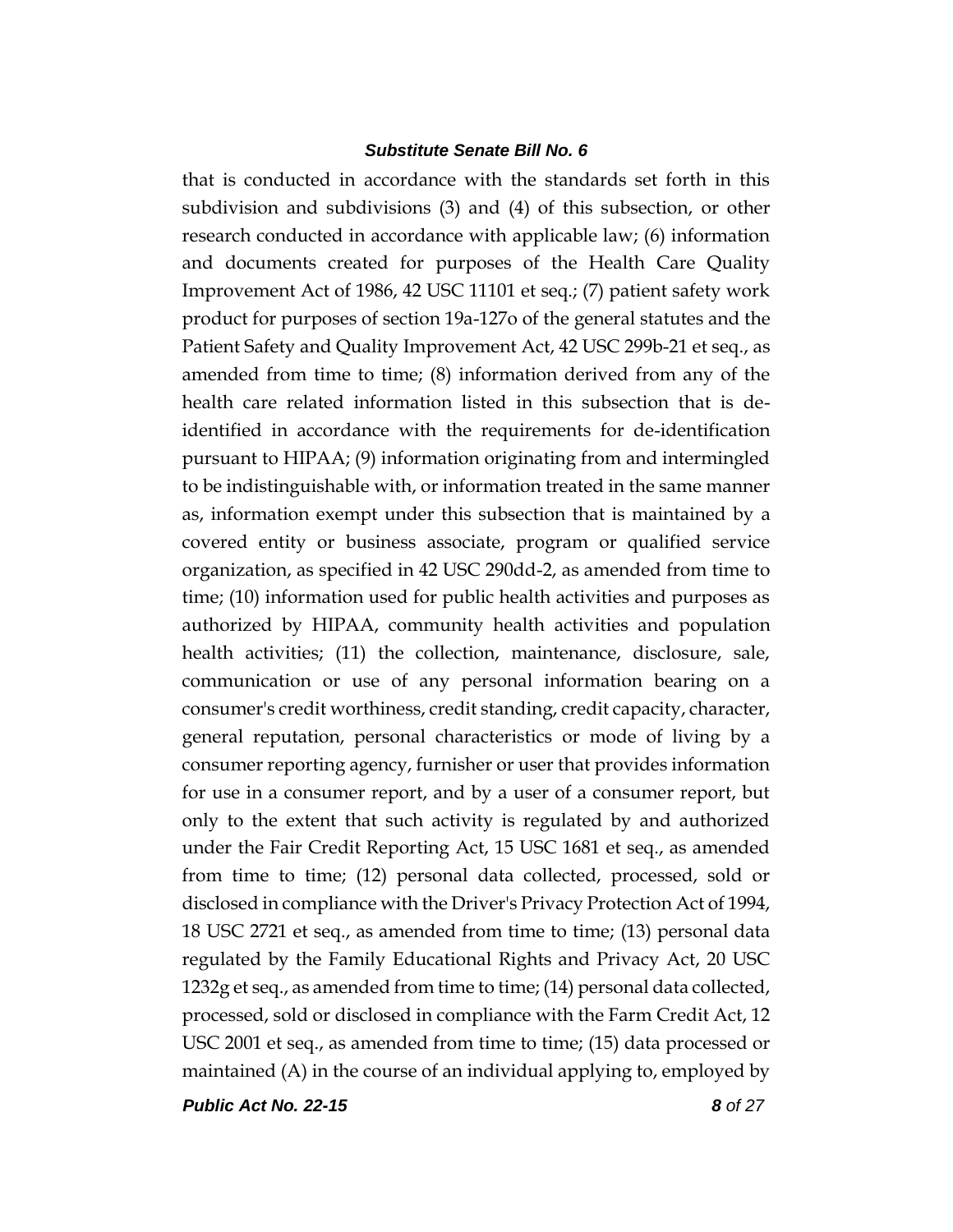or acting as an agent or independent contractor of a controller, processor or third party, to the extent that the data is collected and used within the context of that role, (B) as the emergency contact information of an individual under sections 1 to 11, inclusive, of this act used for emergency contact purposes, or (C) that is necessary to retain to administer benefits for another individual relating to the individual who is the subject of the information under subdivision (1) of this subsection and used for the purposes of administering such benefits; and (16) personal data collected, processed, sold or disclosed in relation to price, route or service, as such terms are used in the Airline Deregulation Act, 49 USC 40101 et seq., as amended from time to time, by an air carrier subject to said act, to the extent sections 1 to 11, inclusive, of this act are preempted by the Airline Deregulation Act, 49 USC 41713, as amended from time to time.

(c) Controllers and processors that comply with the verifiable parental consent requirements of COPPA shall be deemed compliant with any obligation to obtain parental consent pursuant to sections 1 to 11, inclusive, of this act.

Sec. 4. (NEW) (*Effective July 1, 2023*) (a) A consumer shall have the right to: (1) Confirm whether or not a controller is processing the consumer's personal data and access such personal data, unless such confirmation or access would require the controller to reveal a trade secret; (2) correct inaccuracies in the consumer's personal data, taking into account the nature of the personal data and the purposes of the processing of the consumer's personal data; (3) delete personal data provided by, or obtained about, the consumer; (4) obtain a copy of the consumer's personal data processed by the controller, in a portable and, to the extent technically feasible, readily usable format that allows the consumer to transmit the data to another controller without hindrance, where the processing is carried out by automated means, provided such controller shall not be required to reveal any trade secret; and (5) opt out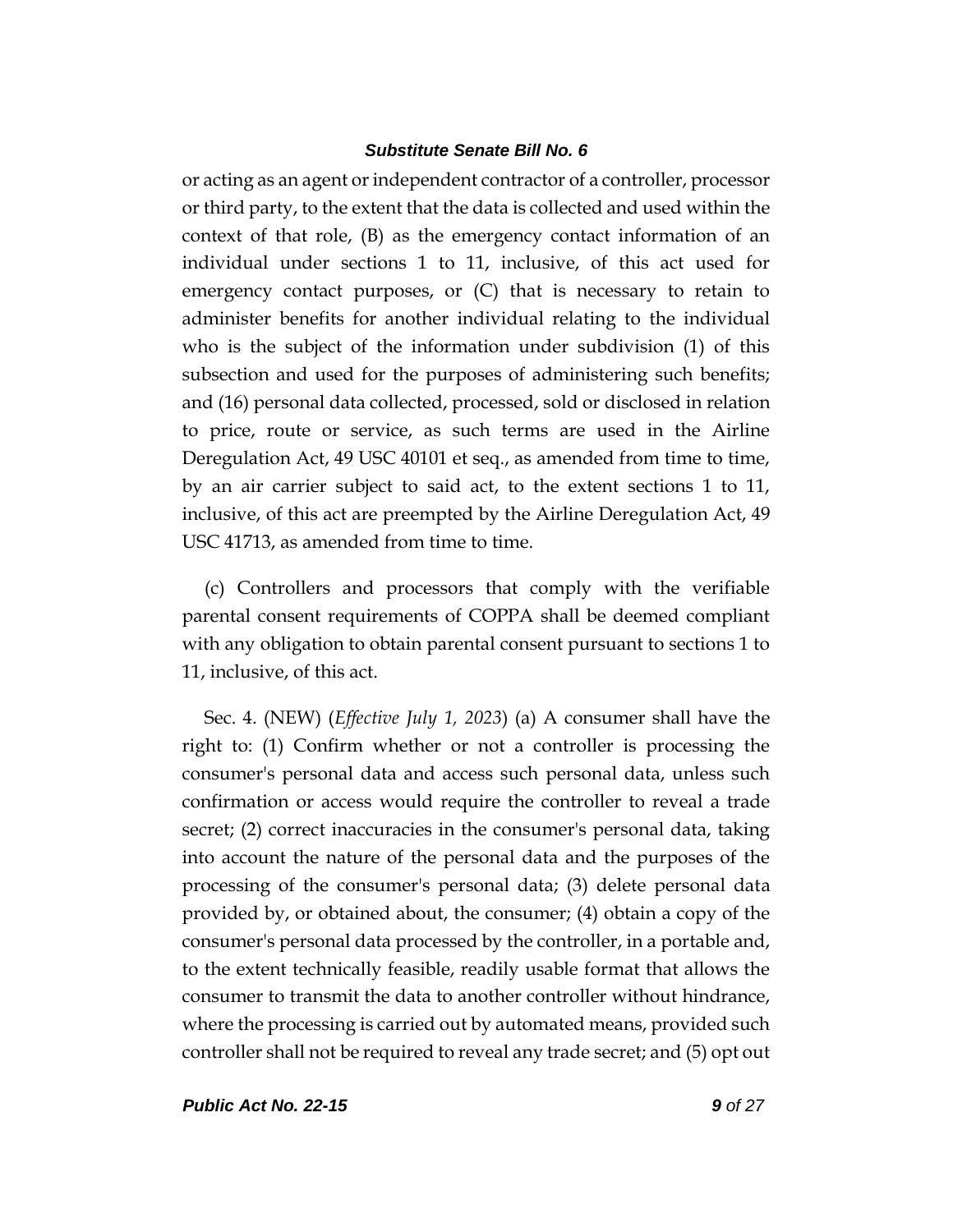of the processing of the personal data for purposes of (A) targeted advertising, (B) the sale of personal data, except as provided in subsection (b) of section 6 of this act, or (C) profiling in furtherance of solely automated decisions that produce legal or similarly significant effects concerning the consumer.

(b) A consumer may exercise rights under this section by a secure and reliable means established by the controller and described to the consumer in the controller's privacy notice. A consumer may designate an authorized agent in accordance with section 5 of this act to exercise the rights of such consumer to opt out of the processing of such consumer's personal data for purposes of subdivision (5) of subsection (a) of this section on behalf of the consumer. In the case of processing personal data of a known child, the parent or legal guardian may exercise such consumer rights on the child's behalf. In the case of processing personal data concerning a consumer subject to a guardianship, conservatorship or other protective arrangement, the guardian or the conservator of the consumer may exercise such rights on the consumer's behalf.

(c) Except as otherwise provided in sections 1 to 11, inclusive, of this act, a controller shall comply with a request by a consumer to exercise the consumer rights authorized pursuant to said sections as follows:

(1) A controller shall respond to the consumer without undue delay, but not later than forty-five days after receipt of the request. The controller may extend the response period by forty-five additional days when reasonably necessary, considering the complexity and number of the consumer's requests, provided the controller informs the consumer of any such extension within the initial forty-five-day response period and of the reason for the extension.

(2) If a controller declines to take action regarding the consumer's request, the controller shall inform the consumer without undue delay,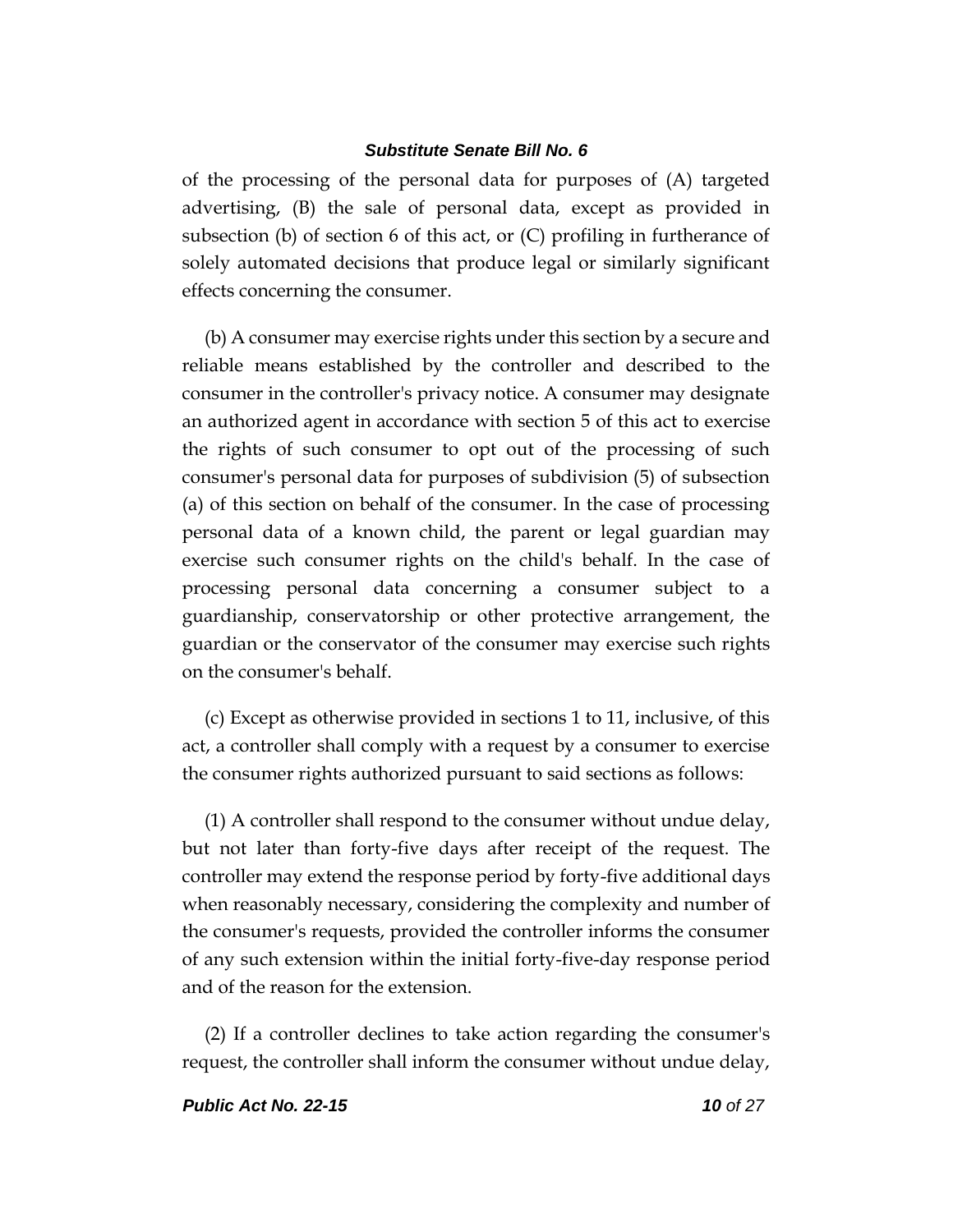but not later than forty-five days after receipt of the request, of the justification for declining to take action and instructions for how to appeal the decision.

(3) Information provided in response to a consumer request shall be provided by a controller, free of charge, once per consumer during any twelve-month period. If requests from a consumer are manifestly unfounded, excessive or repetitive, the controller may charge the consumer a reasonable fee to cover the administrative costs of complying with the request or decline to act on the request. The controller bears the burden of demonstrating the manifestly unfounded, excessive or repetitive nature of the request.

(4) If a controller is unable to authenticate a request to exercise any of the rights afforded under subdivisions (1) to (4), inclusive, of subsection (a) of this section using commercially reasonable efforts, the controller shall not be required to comply with a request to initiate an action pursuant to this section and shall provide notice to the consumer that the controller is unable to authenticate the request to exercise such right or rights until such consumer provides additional information reasonably necessary to authenticate such consumer and such consumer's request to exercise such right or rights. A controller shall not be required to authenticate an opt-out request, but a controller may deny an opt-out request if the controller has a good faith, reasonable and documented belief that such request is fraudulent. If a controller denies an opt-out request because the controller believes such request is fraudulent, the controller shall send a notice to the person who made such request disclosing that such controller believes such request is fraudulent, why such controller believes such request is fraudulent and that such controller shall not comply with such request.

(5) A controller that has obtained personal data about a consumer from a source other than the consumer shall be deemed in compliance with a consumer's request to delete such data pursuant to subdivision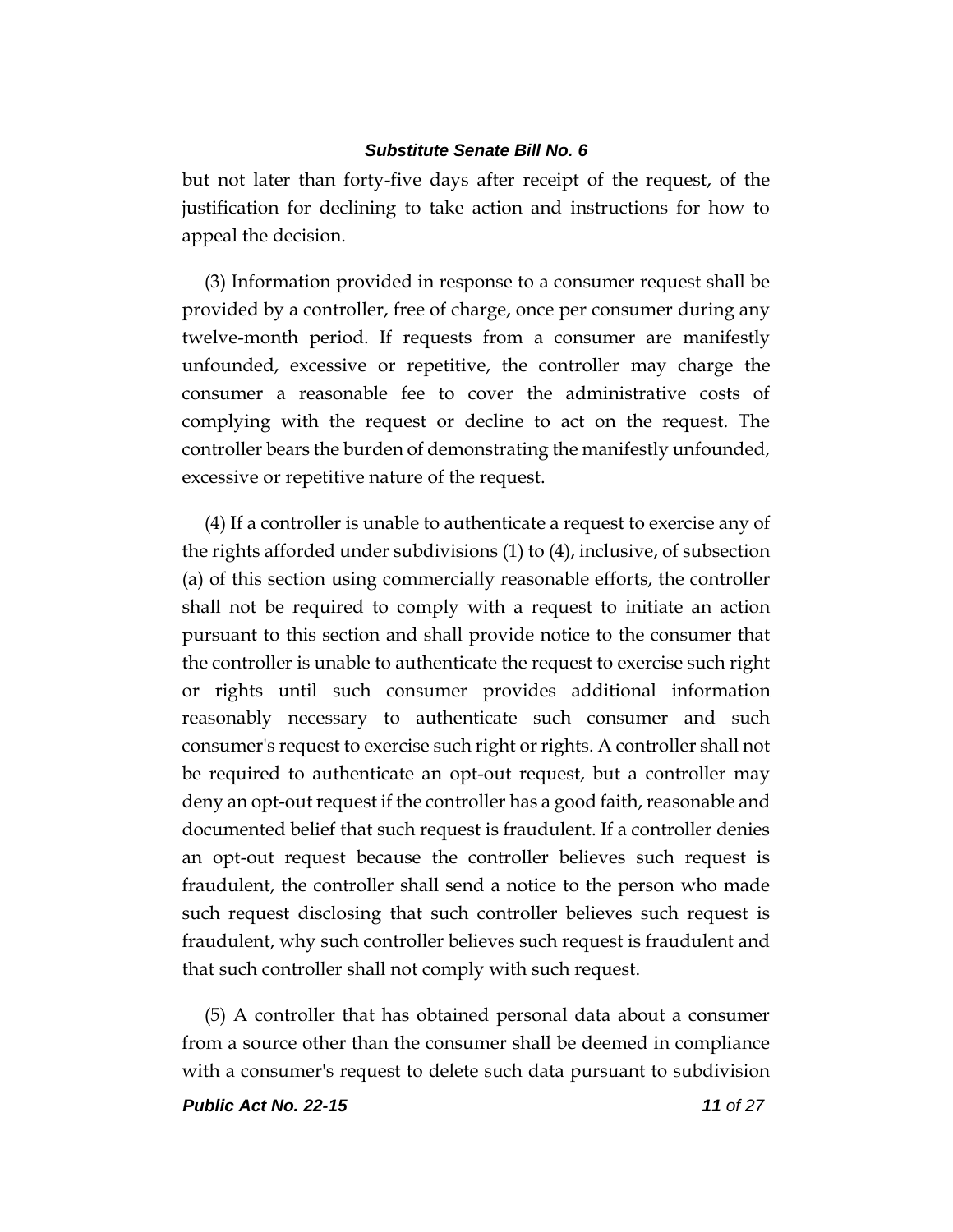(3) of subsection (a) of this section by (A) retaining a record of the deletion request and the minimum data necessary for the purpose of ensuring the consumer's personal data remains deleted from the controller's records and not using such retained data for any other purpose pursuant to the provisions of sections 1 to 11, inclusive, of this act, or (B) opting the consumer out of the processing of such personal data for any purpose except for those exempted pursuant to the provisions of sections 1 to 11, inclusive, of this act.

(d) A controller shall establish a process for a consumer to appeal the controller's refusal to take action on a request within a reasonable period of time after the consumer's receipt of the decision. The appeal process shall be conspicuously available and similar to the process for submitting requests to initiate action pursuant to this section. Not later than sixty days after receipt of an appeal, a controller shall inform the consumer in writing of any action taken or not taken in response to the appeal, including a written explanation of the reasons for the decisions. If the appeal is denied, the controller shall also provide the consumer with an online mechanism, if available, or other method through which the consumer may contact the Attorney General to submit a complaint.

Sec. 5. (NEW) (*Effective July 1, 2023*) A consumer may designate another person to serve as the consumer's authorized agent, and act on such consumer's behalf, to opt out of the processing of such consumer's personal data for one or more of the purposes specified in subdivision (5) of subsection (a) of section 4 of this act. The consumer may designate such authorized agent by way of, among other things, a technology, including, but not limited to, an Internet link or a browser setting, browser extension or global device setting, indicating such consumer's intent to opt out of such processing. A controller shall comply with an opt-out request received from an authorized agent if the controller is able to verify, with commercially reasonable effort, the identity of the consumer and the authorized agent's authority to act on such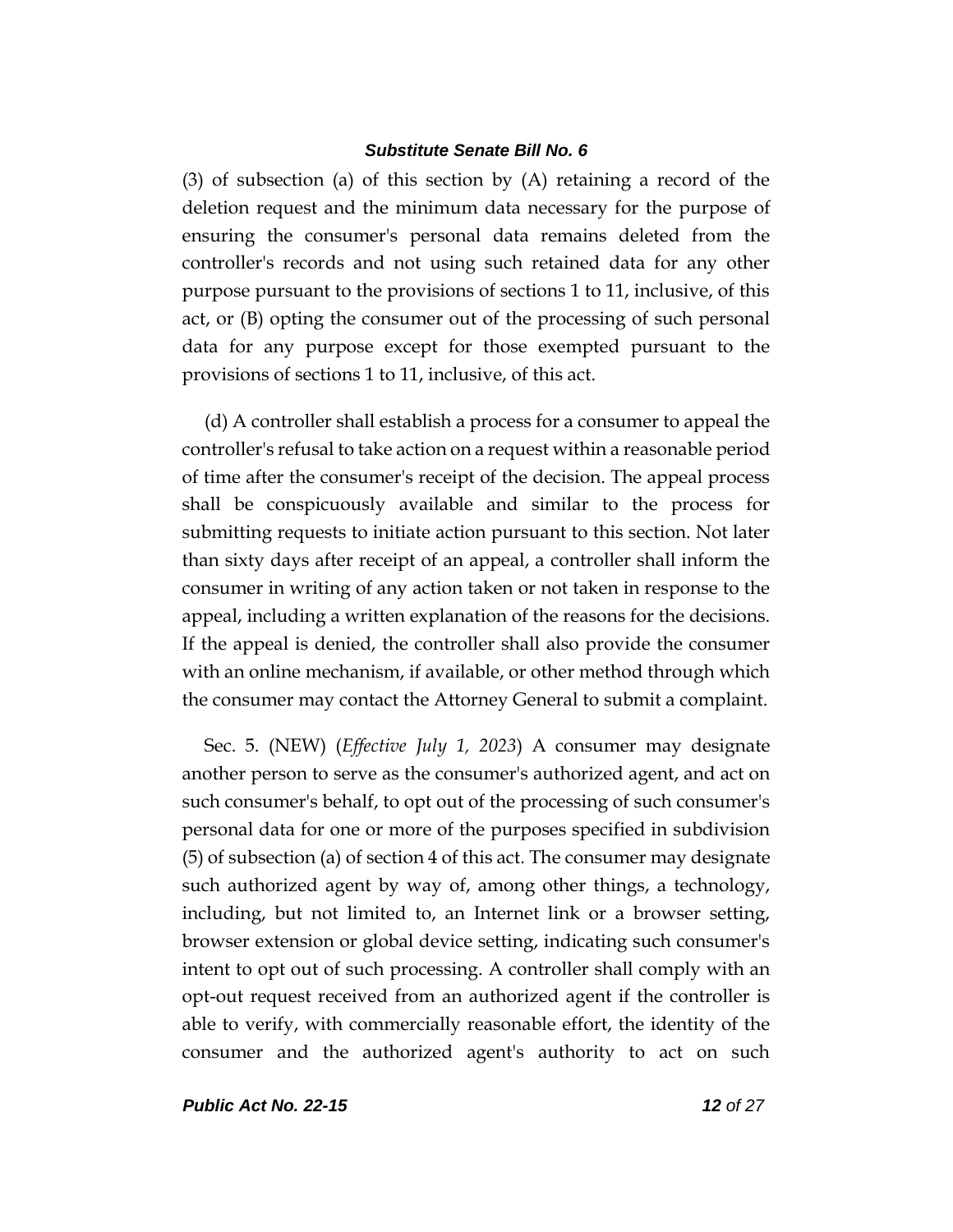consumer's behalf.

Sec. 6. (NEW) (*Effective July 1, 2023*) (a) A controller shall: (1) Limit the collection of personal data to what is adequate, relevant and reasonably necessary in relation to the purposes for which such data is processed, as disclosed to the consumer; (2) except as otherwise provided in sections 1 to 11, inclusive, of this act, not process personal data for purposes that are neither reasonably necessary to, nor compatible with, the disclosed purposes for which such personal data is processed, as disclosed to the consumer, unless the controller obtains the consumer's consent; (3) establish, implement and maintain reasonable administrative, technical and physical data security practices to protect the confidentiality, integrity and accessibility of personal data appropriate to the volume and nature of the personal data at issue; (4) not process sensitive data concerning a consumer without obtaining the consumer's consent, or, in the case of the processing of sensitive data concerning a known child, without processing such data in accordance with COPPA; (5) not process personal data in violation of the laws of this state and federal laws that prohibit unlawful discrimination against consumers; (6) provide an effective mechanism for a consumer to revoke the consumer's consent under this section that is at least as easy as the mechanism by which the consumer provided the consumer's consent and, upon revocation of such consent, cease to process the data as soon as practicable, but not later than fifteen days after the receipt of such request; and (7) not process the personal data of a consumer for purposes of targeted advertising, or sell the consumer's personal data without the consumer's consent, under circumstances where a controller has actual knowledge, and wilfully disregards, that the consumer is at least thirteen years of age but younger than sixteen years of age. A controller shall not discriminate against a consumer for exercising any of the consumer rights contained in sections 1 to 11, inclusive, of this act, including denying goods or services, charging different prices or rates for goods or services or providing a different level of quality of goods

*Public Act No. 22-15 13 of 27*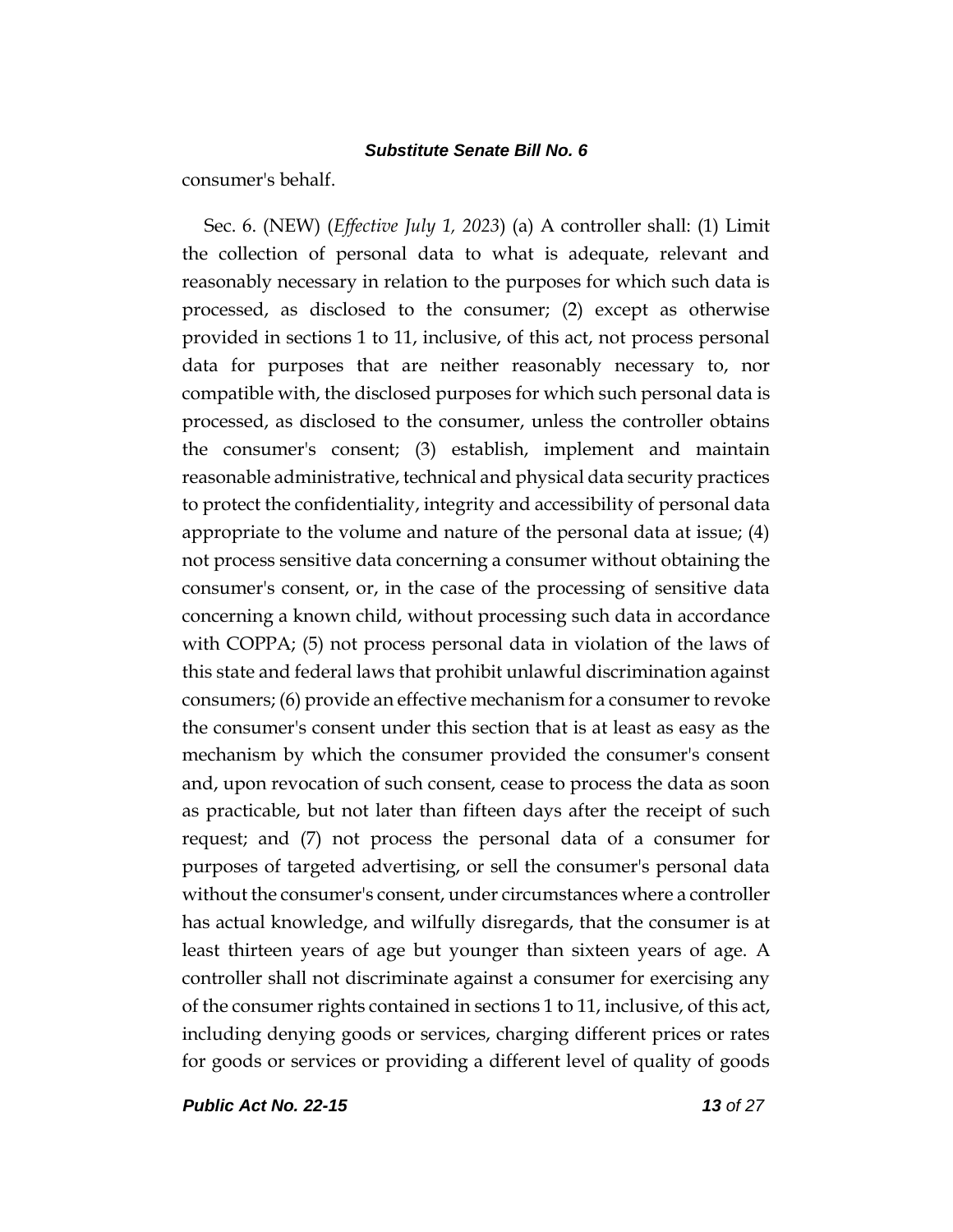or services to the consumer.

(b) Nothing in subsection (a) of this section shall be construed to require a controller to provide a product or service that requires the personal data of a consumer which the controller does not collect or maintain, or prohibit a controller from offering a different price, rate, level, quality or selection of goods or services to a consumer, including offering goods or services for no fee, if the offering is in connection with a consumer's voluntary participation in a bona fide loyalty, rewards, premium features, discounts or club card program.

(c) A controller shall provide consumers with a reasonably accessible, clear and meaningful privacy notice that includes: (1) The categories of personal data processed by the controller; (2) the purpose for processing personal data; (3) how consumers may exercise their consumer rights, including how a consumer may appeal a controller's decision with regard to the consumer's request; (4) the categories of personal data that the controller shares with third parties, if any; (5) the categories of third parties, if any, with which the controller shares personal data; and (6) an active electronic mail address or other online mechanism that the consumer may use to contact the controller.

(d) If a controller sells personal data to third parties or processes personal data for targeted advertising, the controller shall clearly and conspicuously disclose such processing, as well as the manner in which a consumer may exercise the right to opt out of such processing.

(e) (1) A controller shall establish, and shall describe in a privacy notice, one or more secure and reliable means for consumers to submit a request to exercise their consumer rights pursuant to sections 1 to 11, inclusive, of this act. Such means shall take into account the ways in which consumers normally interact with the controller, the need for secure and reliable communication of such requests and the ability of the controller to verify the identity of the consumer making the request.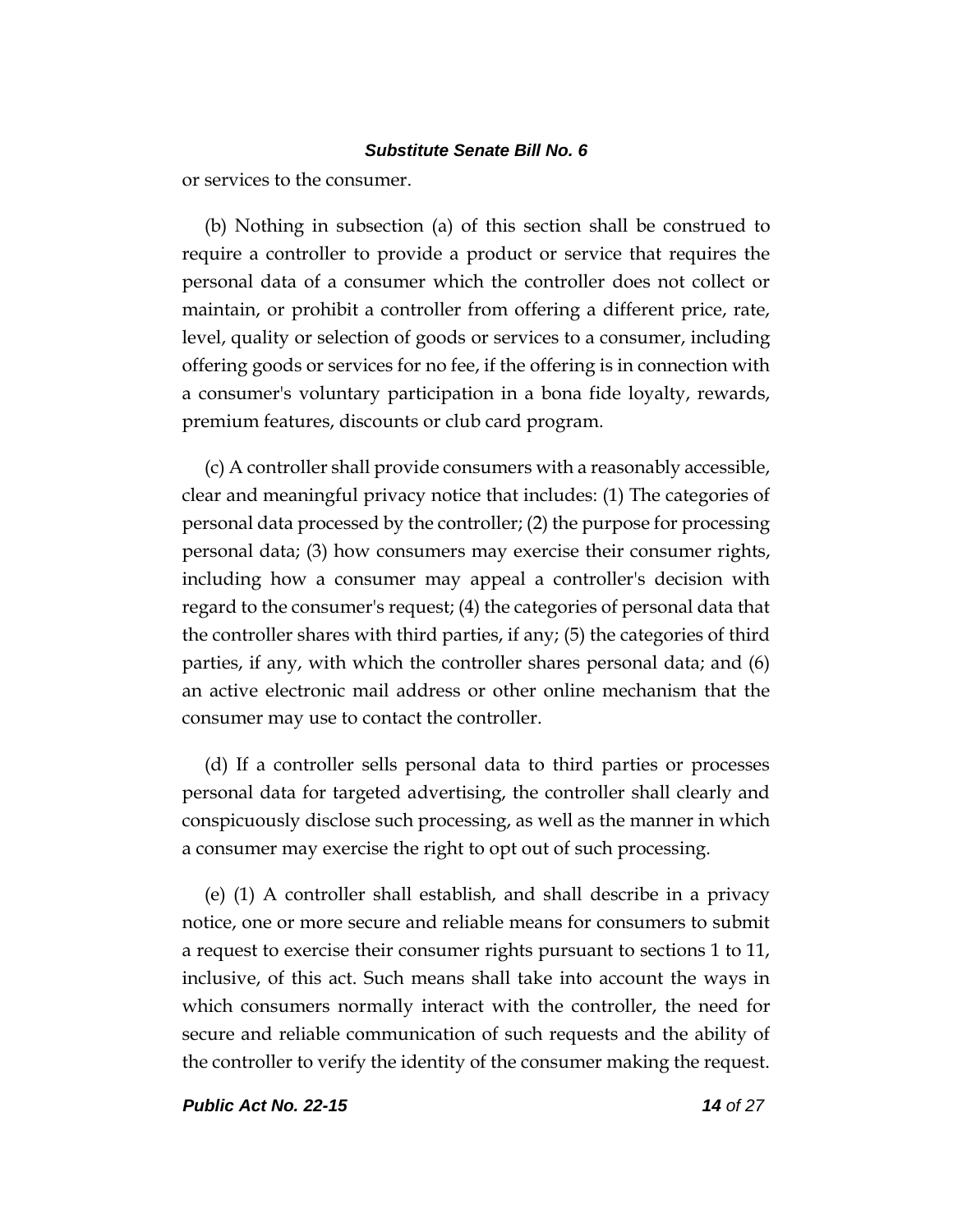A controller shall not require a consumer to create a new account in order to exercise consumer rights, but may require a consumer to use an existing account. Any such means shall include:

(A) (i) Providing a clear and conspicuous link on the controller's Internet web site to an Internet web page that enables a consumer, or an agent of the consumer, to opt out of the targeted advertising or sale of the consumer's personal data; and

(ii) Not later than January 1, 2025, allowing a consumer to opt out of any processing of the consumer's personal data for the purposes of targeted advertising, or any sale of such personal data, through an optout preference signal sent, with such consumer's consent, by a platform, technology or mechanism to the controller indicating such consumer's intent to opt out of any such processing or sale. Such platform, technology or mechanism shall:

(I) Not unfairly disadvantage another controller;

(II) Not make use of a default setting, but, rather, require the consumer to make an affirmative, freely given and unambiguous choice to opt out of any processing of such consumer's personal data pursuant to sections 1 to 11, inclusive, of this act;

(III) Be consumer-friendly and easy to use by the average consumer;

(IV) Be as consistent as possible with any other similar platform, technology or mechanism required by any federal or state law or regulation; and

(V) Enable the controller to accurately determine whether the consumer is a resident of this state and whether the consumer has made a legitimate request to opt out of any sale of such consumer's personal data or targeted advertising.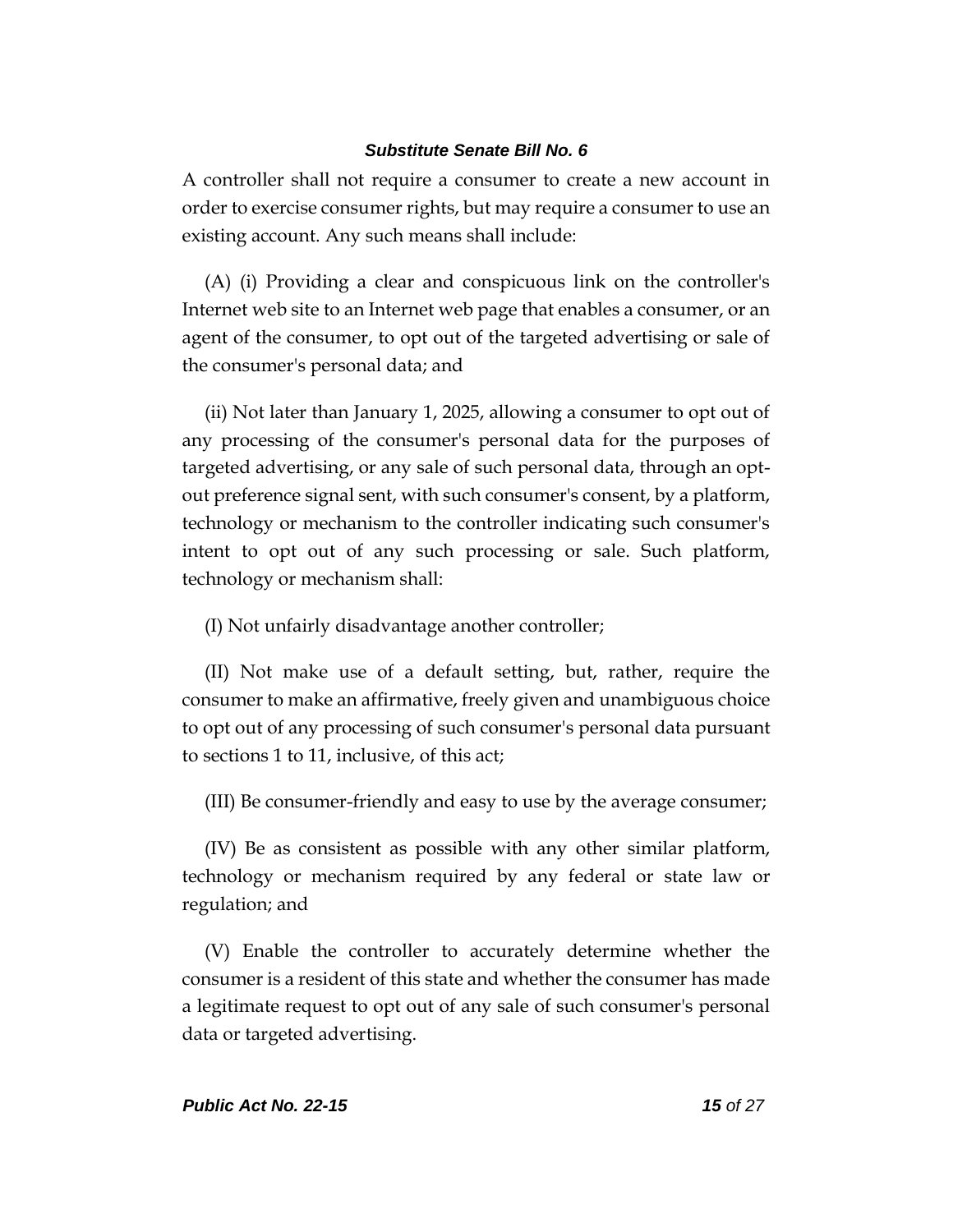(B) If a consumer's decision to opt out of any processing of the consumer's personal data for the purposes of targeted advertising, or any sale of such personal data, through an opt-out preference signal sent in accordance with the provisions of subparagraph (A) of this subdivision conflicts with the consumer's existing controller-specific privacy setting or voluntary participation in a controller's bona fide loyalty, rewards, premium features, discounts or club card program, the controller shall comply with such consumer's opt-out preference signal but may notify such consumer of such conflict and provide to such consumer the choice to confirm such controller-specific privacy setting or participation in such program.

(2) If a controller responds to consumer opt‐out requests received pursuant to subparagraph (A) of subdivision (1) of this subsection by informing the consumer of a charge for the use of any product or service, the controller shall present the terms of any financial incentive offered pursuant to subsection (b) of this section for the retention, use, sale or sharing of the consumer's personal data.

Sec. 7. (NEW) (*Effective July 1, 2023*) (a) A processor shall adhere to the instructions of a controller and shall assist the controller in meeting the controller's obligations under sections 1 to 11, inclusive, of this act. Such assistance shall include: (1) Taking into account the nature of processing and the information available to the processor, by appropriate technical and organizational measures, insofar as is reasonably practicable, to fulfill the controller's obligation to respond to consumer rights requests; (2) taking into account the nature of processing and the information available to the processor, by assisting the controller in meeting the controller's obligations in relation to the security of processing the personal data and in relation to the notification of a breach of security, as defined in section 36a-701b of the general statutes, of the system of the processor, in order to meet the controller's obligations; and (3) providing necessary information to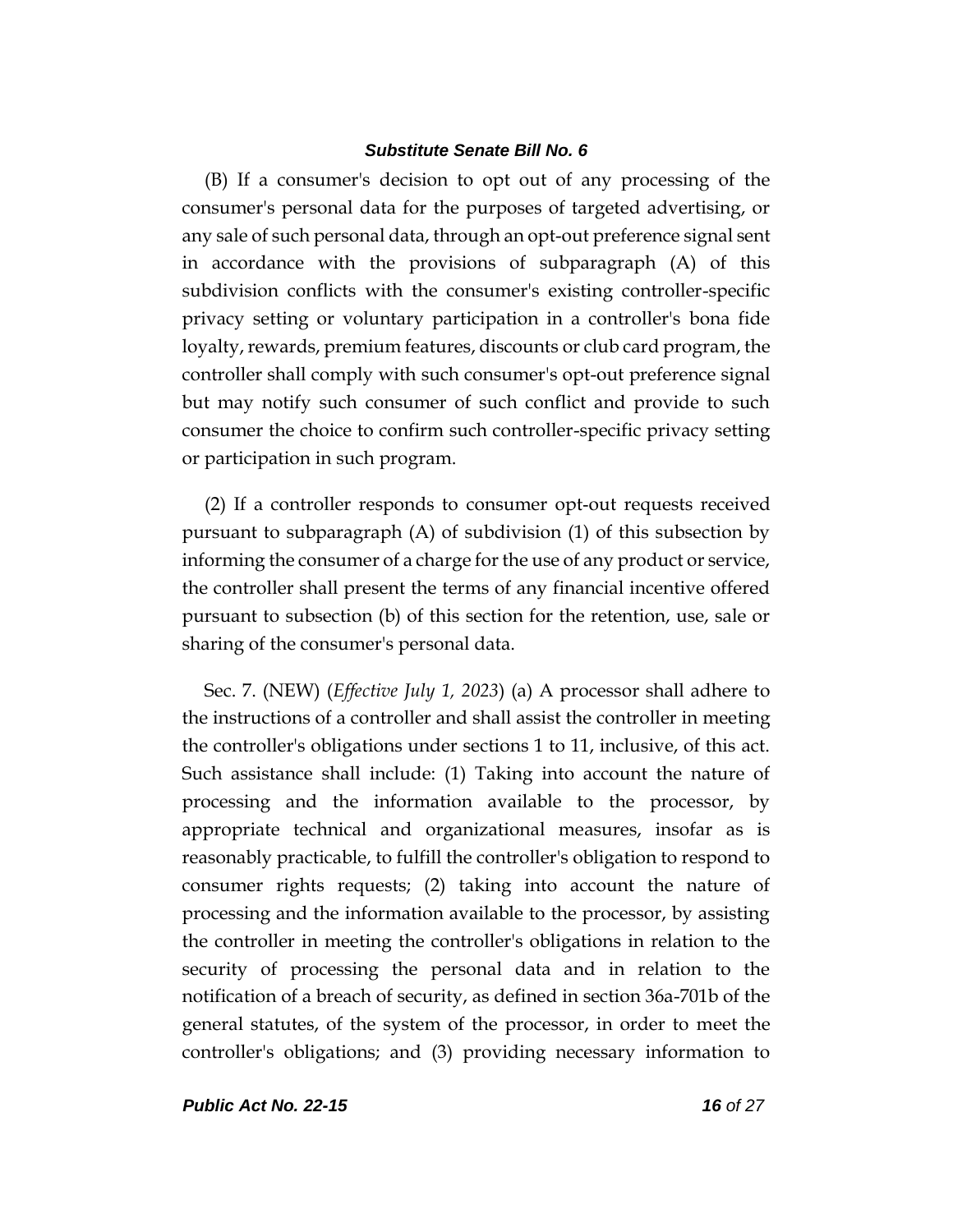enable the controller to conduct and document data protection assessments.

(b) A contract between a controller and a processor shall govern the processor's data processing procedures with respect to processing performed on behalf of the controller. The contract shall be binding and clearly set forth instructions for processing data, the nature and purpose of processing, the type of data subject to processing, the duration of processing and the rights and obligations of both parties. The contract shall also require that the processor: (1) Ensure that each person processing personal data is subject to a duty of confidentiality with respect to the data; (2) at the controller's direction, delete or return all personal data to the controller as requested at the end of the provision of services, unless retention of the personal data is required by law; (3) upon the reasonable request of the controller, make available to the controller all information in its possession necessary to demonstrate the processor's compliance with the obligations in sections 1 to 11, inclusive, of this act; (4) after providing the controller an opportunity to object, engage any subcontractor pursuant to a written contract that requires the subcontractor to meet the obligations of the processor with respect to the personal data; and (5) allow, and cooperate with, reasonable assessments by the controller or the controller's designated assessor, or the processor may arrange for a qualified and independent assessor to conduct an assessment of the processor's policies and technical and organizational measures in support of the obligations under sections 1 to 11, inclusive, of this act, using an appropriate and accepted control standard or framework and assessment procedure for such assessments. The processor shall provide a report of such assessment to the controller upon request.

(c) Nothing in this section shall be construed to relieve a controller or processor from the liabilities imposed on the controller or processor by virtue of such controller's or processor's role in the processing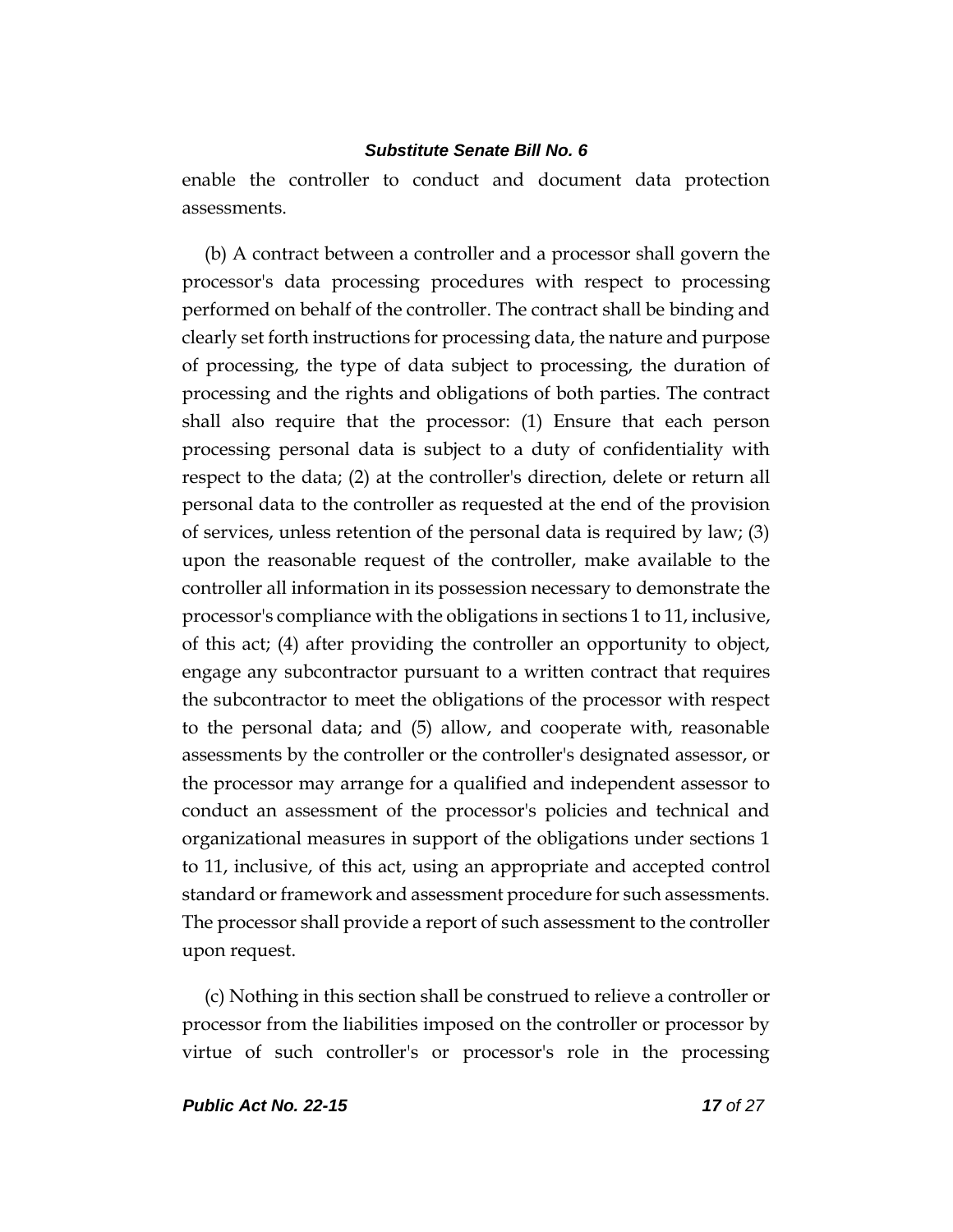relationship, as described in sections 1 to 11, inclusive, of this act.

(d) Determining whether a person is acting as a controller or processor with respect to a specific processing of data is a fact-based determination that depends upon the context in which personal data is to be processed. A person who is not limited in such person's processing of personal data pursuant to a controller's instructions, or who fails to adhere to such instructions, is a controller and not a processor with respect to a specific processing of data. A processor that continues to adhere to a controller's instructions with respect to a specific processing of personal data remains a processor. If a processor begins, alone or jointly with others, determining the purposes and means of the processing of personal data, the processor is a controller with respect to such processing and may be subject to an enforcement action under section 11 of this act.

Sec. 8. (NEW) (*Effective July 1, 2023*) (a) A controller shall conduct and document a data protection assessment for each of the controller's processing activities that presents a heightened risk of harm to a consumer. For the purposes of this section, processing that presents a heightened risk of harm to a consumer includes: (1) The processing of personal data for the purposes of targeted advertising; (2) the sale of personal data; (3) the processing of personal data for the purposes of profiling, where such profiling presents a reasonably foreseeable risk of (A) unfair or deceptive treatment of, or unlawful disparate impact on, consumers, (B) financial, physical or reputational injury to consumers, (C) a physical or other intrusion upon the solitude or seclusion, or the private affairs or concerns, of consumers, where such intrusion would be offensive to a reasonable person, or (D) other substantial injury to consumers; and (4) the processing of sensitive data.

(b) Data protection assessments conducted pursuant to subsection (a) of this section shall identify and weigh the benefits that may flow, directly and indirectly, from the processing to the controller, the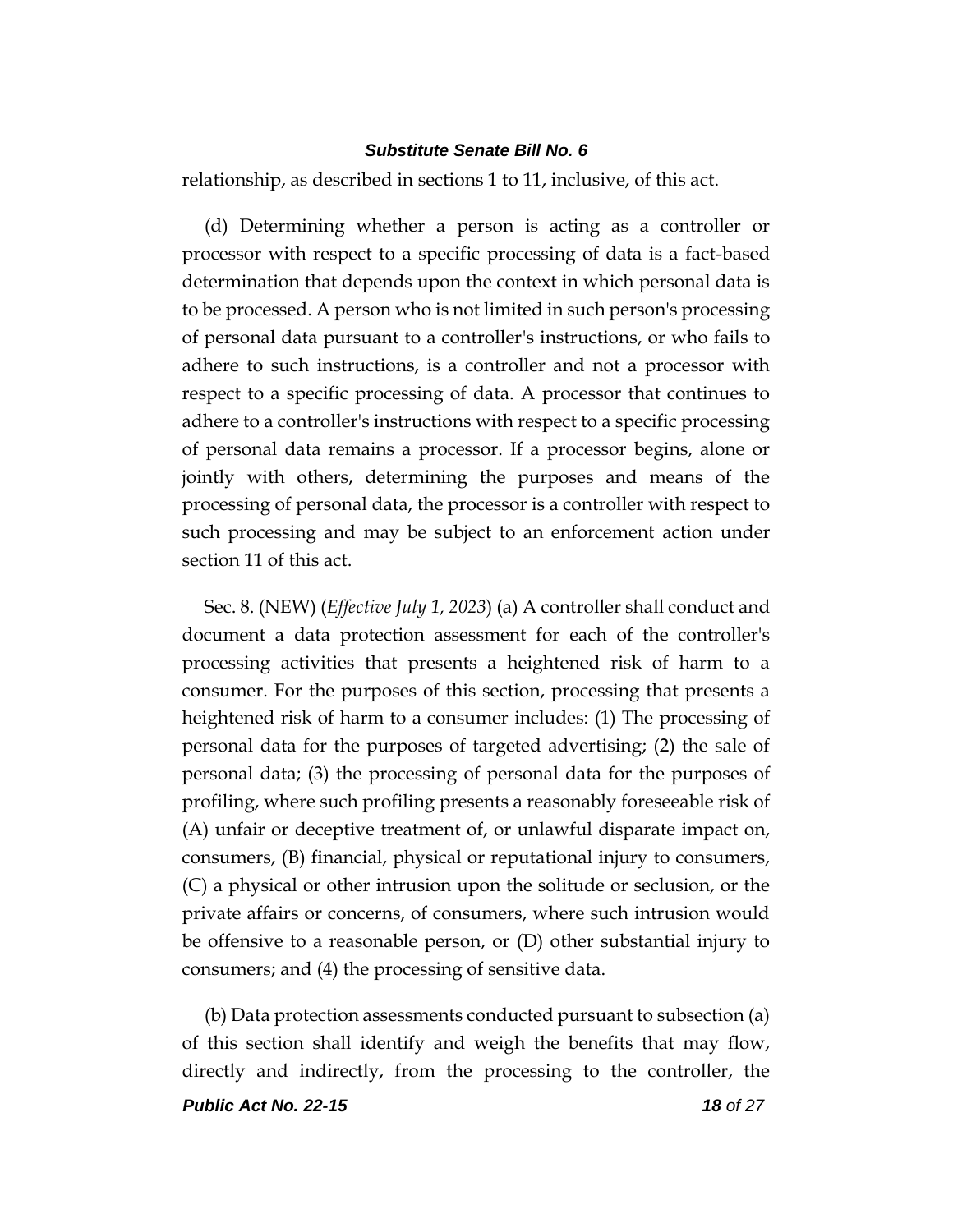consumer, other stakeholders and the public against the potential risks to the rights of the consumer associated with such processing, as mitigated by safeguards that can be employed by the controller to reduce such risks. The controller shall factor into any such data protection assessment the use of de-identified data and the reasonable expectations of consumers, as well as the context of the processing and the relationship between the controller and the consumer whose personal data will be processed.

(c) The Attorney General may require that a controller disclose any data protection assessment that is relevant to an investigation conducted by the Attorney General, and the controller shall make the data protection assessment available to the Attorney General. The Attorney General may evaluate the data protection assessment for compliance with the responsibilities set forth in sections 1 to 11, inclusive, of this act. Data protection assessments shall be confidential and shall be exempt from disclosure under the Freedom of Information Act, as defined in section 1-200 of the general statutes. To the extent any information contained in a data protection assessment disclosed to the Attorney General includes information subject to attorney-client privilege or work product protection, such disclosure shall not constitute a waiver of such privilege or protection.

(d) A single data protection assessment may address a comparable set of processing operations that include similar activities.

(e) If a controller conducts a data protection assessment for the purpose of complying with another applicable law or regulation, the data protection assessment shall be deemed to satisfy the requirements established in this section if such data protection assessment is reasonably similar in scope and effect to the data protection assessment that would otherwise be conducted pursuant to this section.

(f) Data protection assessment requirements shall apply to processing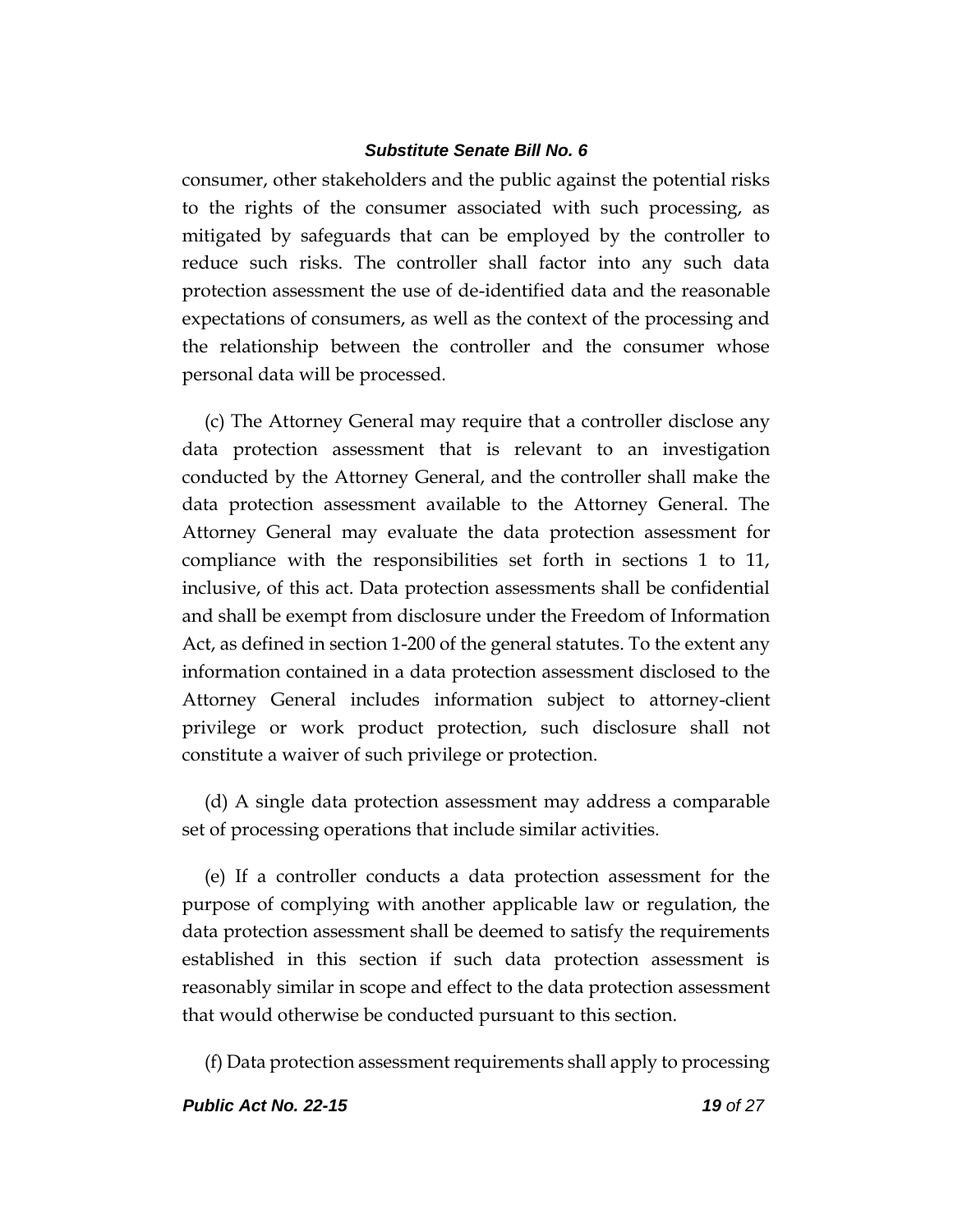activities created or generated after July 1, 2023, and are not retroactive.

Sec. 9. (NEW) (*Effective July 1, 2023*) (a) Any controller in possession of de-identified data shall: (1) Take reasonable measures to ensure that the data cannot be associated with an individual; (2) publicly commit to maintaining and using de-identified data without attempting to reidentify the data; and (3) contractually obligate any recipients of the deidentified data to comply with all provisions of sections 1 to 11, inclusive, of this act.

(b) Nothing in sections 1 to 11, inclusive, of this act shall be construed to: (1) Require a controller or processor to re-identify de-identified data or pseudonymous data; or (2) maintain data in identifiable form, or collect, obtain, retain or access any data or technology, in order to be capable of associating an authenticated consumer request with personal data.

(c) Nothing in sections 1 to 11, inclusive, of this act shall be construed to require a controller or processor to comply with an authenticated consumer rights request if the controller: (1) Is not reasonably capable of associating the request with the personal data or it would be unreasonably burdensome for the controller to associate the request with the personal data; (2) does not use the personal data to recognize or respond to the specific consumer who is the subject of the personal data, or associate the personal data with other personal data about the same specific consumer; and (3) does not sell the personal data to any third party or otherwise voluntarily disclose the personal data to any third party other than a processor, except as otherwise permitted in this section.

(d) The rights afforded under subdivisions (1) to (4), inclusive, of subsection (a) of section 4 of this act shall not apply to pseudonymous data in cases where the controller is able to demonstrate that any information necessary to identify the consumer is kept separately and is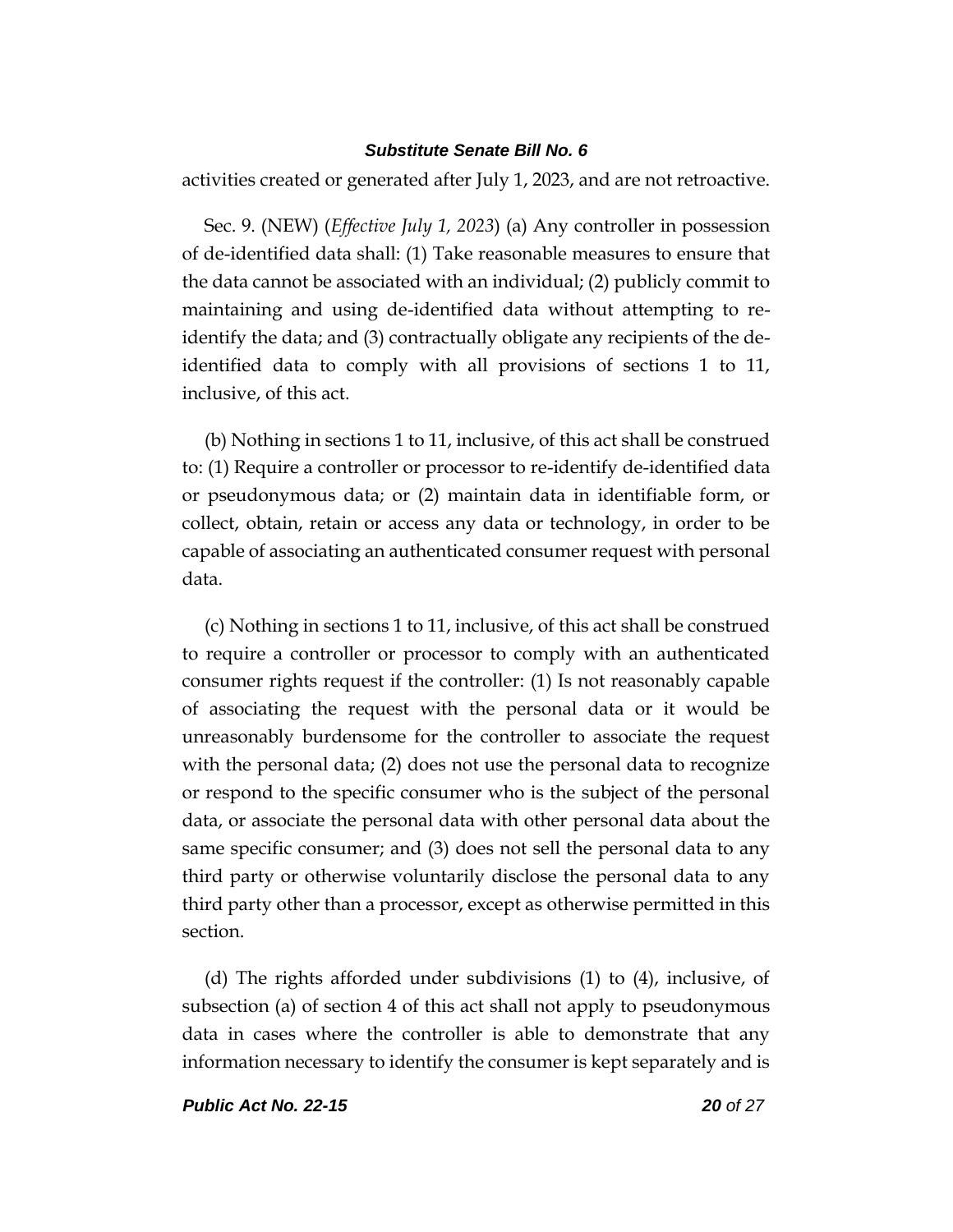subject to effective technical and organizational controls that prevent the controller from accessing such information.

(e) A controller that discloses pseudonymous data or de-identified data shall exercise reasonable oversight to monitor compliance with any contractual commitments to which the pseudonymous data or deidentified data is subject and shall take appropriate steps to address any breaches of those contractual commitments.

Sec. 10. (NEW) (*Effective July 1, 2023*) (a) Nothing in sections 1 to 11, inclusive, of this act shall be construed to restrict a controller's or processor's ability to: (1) Comply with federal, state or municipal ordinances or regulations; (2) comply with a civil, criminal or regulatory inquiry, investigation, subpoena or summons by federal, state, municipal or other governmental authorities; (3) cooperate with law enforcement agencies concerning conduct or activity that the controller or processor reasonably and in good faith believes may violate federal, state or municipal ordinances or regulations; (4) investigate, establish, exercise, prepare for or defend legal claims; (5) provide a product or service specifically requested by a consumer; (6) perform under a contract to which a consumer is a party, including fulfilling the terms of a written warranty; (7) take steps at the request of a consumer prior to entering into a contract; (8) take immediate steps to protect an interest that is essential for the life or physical safety of the consumer or another individual, and where the processing cannot be manifestly based on another legal basis; (9) prevent, detect, protect against or respond to security incidents, identity theft, fraud, harassment, malicious or deceptive activities or any illegal activity, preserve the integrity or security of systems or investigate, report or prosecute those responsible for any such action; (10) engage in public or peer-reviewed scientific or statistical research in the public interest that adheres to all other applicable ethics and privacy laws and is approved, monitored and governed by an institutional review board that determines, or similar

*Public Act No. 22-15 21 of 27*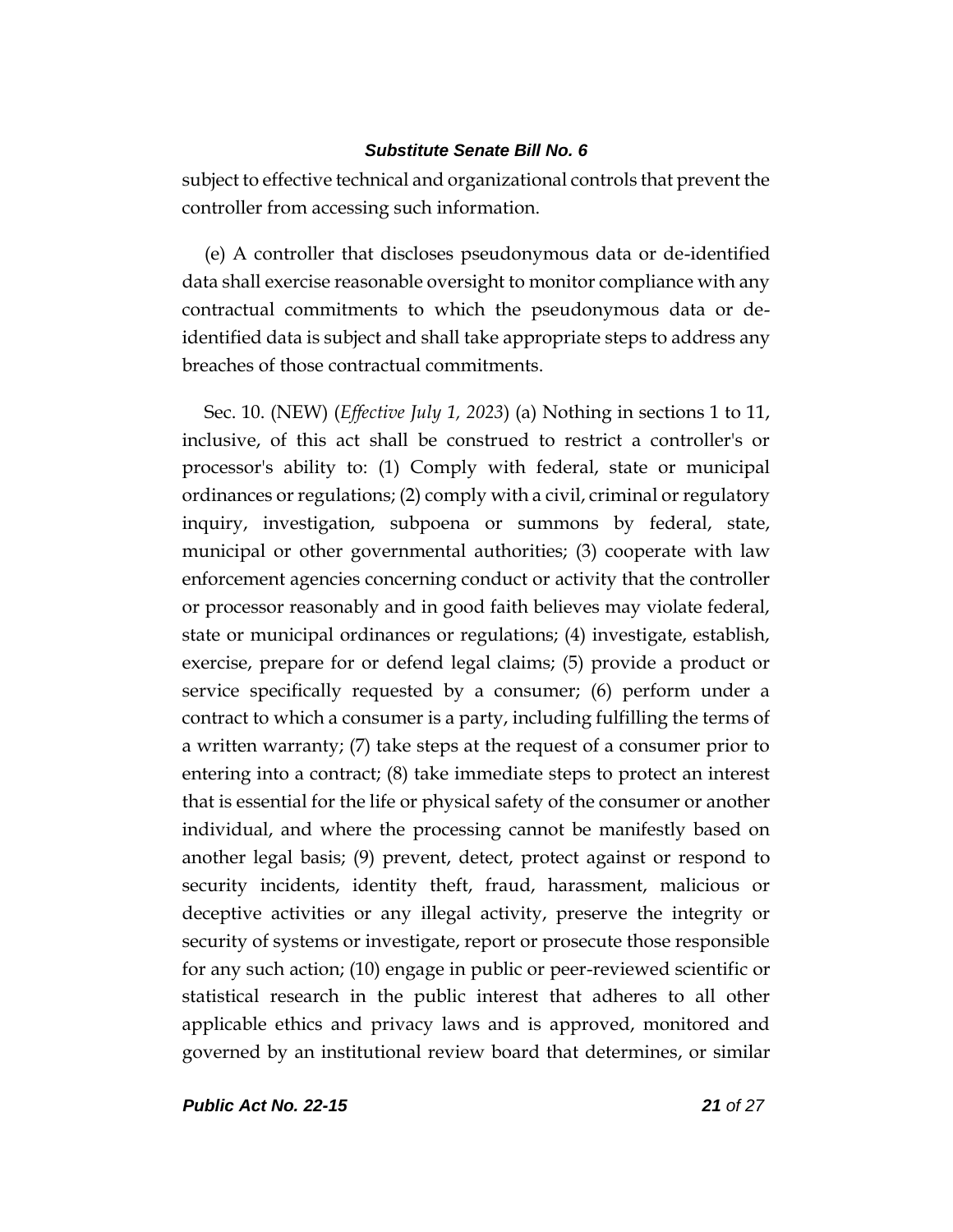independent oversight entities that determine, (A) whether the deletion of the information is likely to provide substantial benefits that do not exclusively accrue to the controller, (B) the expected benefits of the research outweigh the privacy risks, and (C) whether the controller has implemented reasonable safeguards to mitigate privacy risks associated with research, including any risks associated with re-identification; (11) assist another controller, processor or third party with any of the obligations under sections 1 to 11, inclusive, of this act; or (12) process personal data for reasons of public interest in the area of public health, community health or population health, but solely to the extent that such processing is (A) subject to suitable and specific measures to safeguard the rights of the consumer whose personal data is being processed, and (B) under the responsibility of a professional subject to confidentiality obligations under federal, state or local law.

(b) The obligations imposed on controllers or processors under sections 1 to 11, inclusive, of this act shall not restrict a controller's or processor's ability to collect, use or retain data for internal use to: (1) Conduct internal research to develop, improve or repair products, services or technology; (2) effectuate a product recall; (3) identify and repair technical errors that impair existing or intended functionality; or (4) perform internal operations that are reasonably aligned with the expectations of the consumer or reasonably anticipated based on the consumer's existing relationship with the controller, or are otherwise compatible with processing data in furtherance of the provision of a product or service specifically requested by a consumer or the performance of a contract to which the consumer is a party.

(c) The obligations imposed on controllers or processors under sections 1 to 11, inclusive, of this act shall not apply where compliance by the controller or processor with said sections would violate an evidentiary privilege under the laws of this state. Nothing in sections 1 to 11, inclusive, of this act shall be construed to prevent a controller or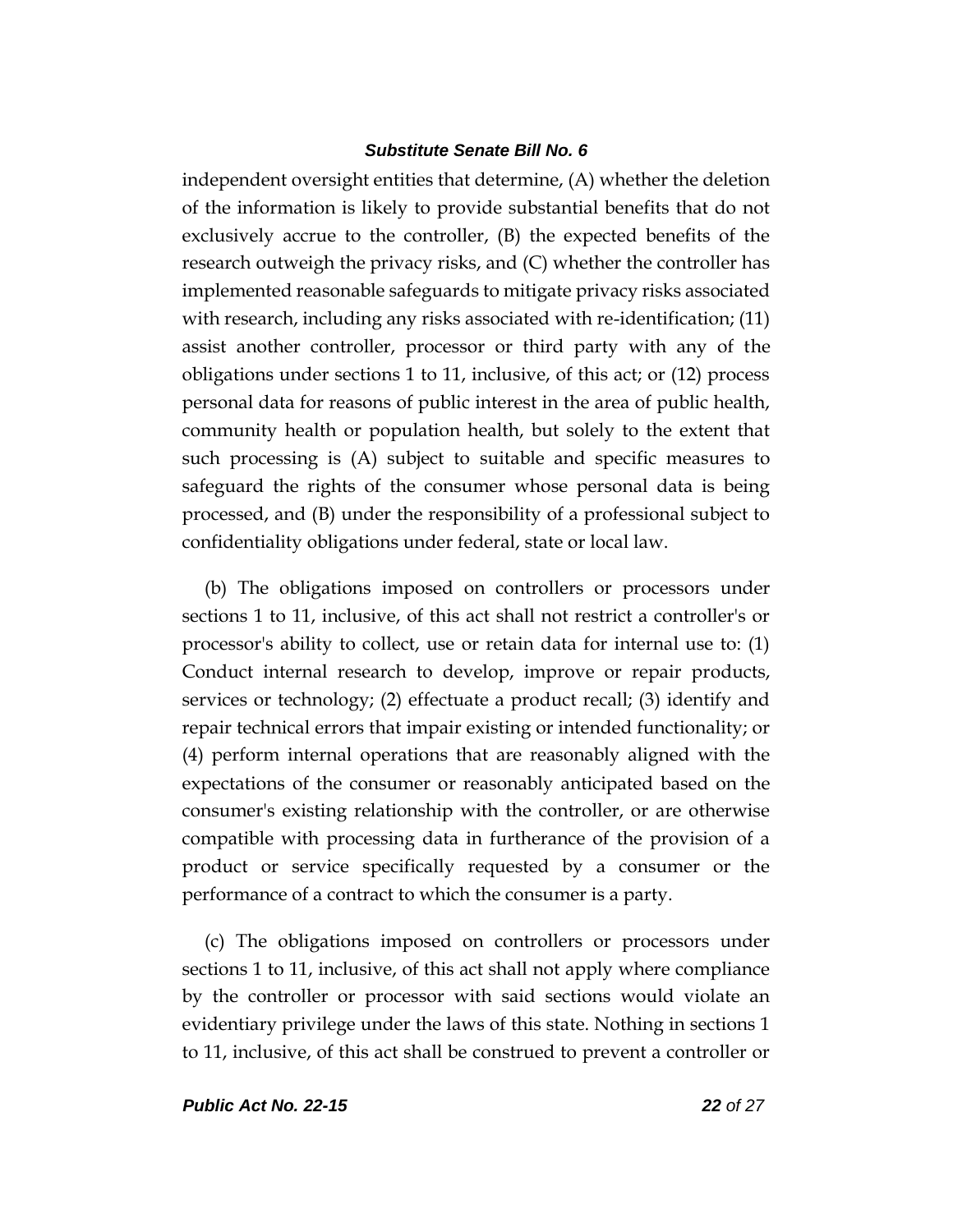processor from providing personal data concerning a consumer to a person covered by an evidentiary privilege under the laws of the state as part of a privileged communication.

(d) A controller or processor that discloses personal data to a processor or third-party controller in accordance with sections 1 to 11, inclusive, of this act shall not be deemed to have violated said sections if the processor or third-party controller that receives and processes such personal data violates said sections, provided, at the time the disclosing controller or processor disclosed such personal data, the disclosing controller or processor did not have actual knowledge that the receiving processor or third-party controller would violate said sections. A third-party controller or processor receiving personal data from a controller or processor in compliance with sections 1 to 11, inclusive, of this act is likewise not in violation of said sections for the transgressions of the controller or processor from which such thirdparty controller or processor receives such personal data.

(e) Nothing in sections 1 to 11, inclusive, of this act shall be construed to: (1) Impose any obligation on a controller or processor that adversely affects the rights or freedoms of any person, including, but not limited to, the rights of any person (A) to freedom of speech or freedom of the press guaranteed in the First Amendment to the United States Constitution, or (B) under section 52-146t of the general statutes; or (2) apply to any person's processing of personal data in the course of such person's purely personal or household activities.

(f) Personal data processed by a controller pursuant to this section may be processed to the extent that such processing is: (1) Reasonably necessary and proportionate to the purposes listed in this section; and (2) adequate, relevant and limited to what is necessary in relation to the specific purposes listed in this section. Personal data collected, used or retained pursuant to subsection (b) of this section shall, where applicable, take into account the nature and purpose or purposes of such

*Public Act No. 22-15 23 of 27*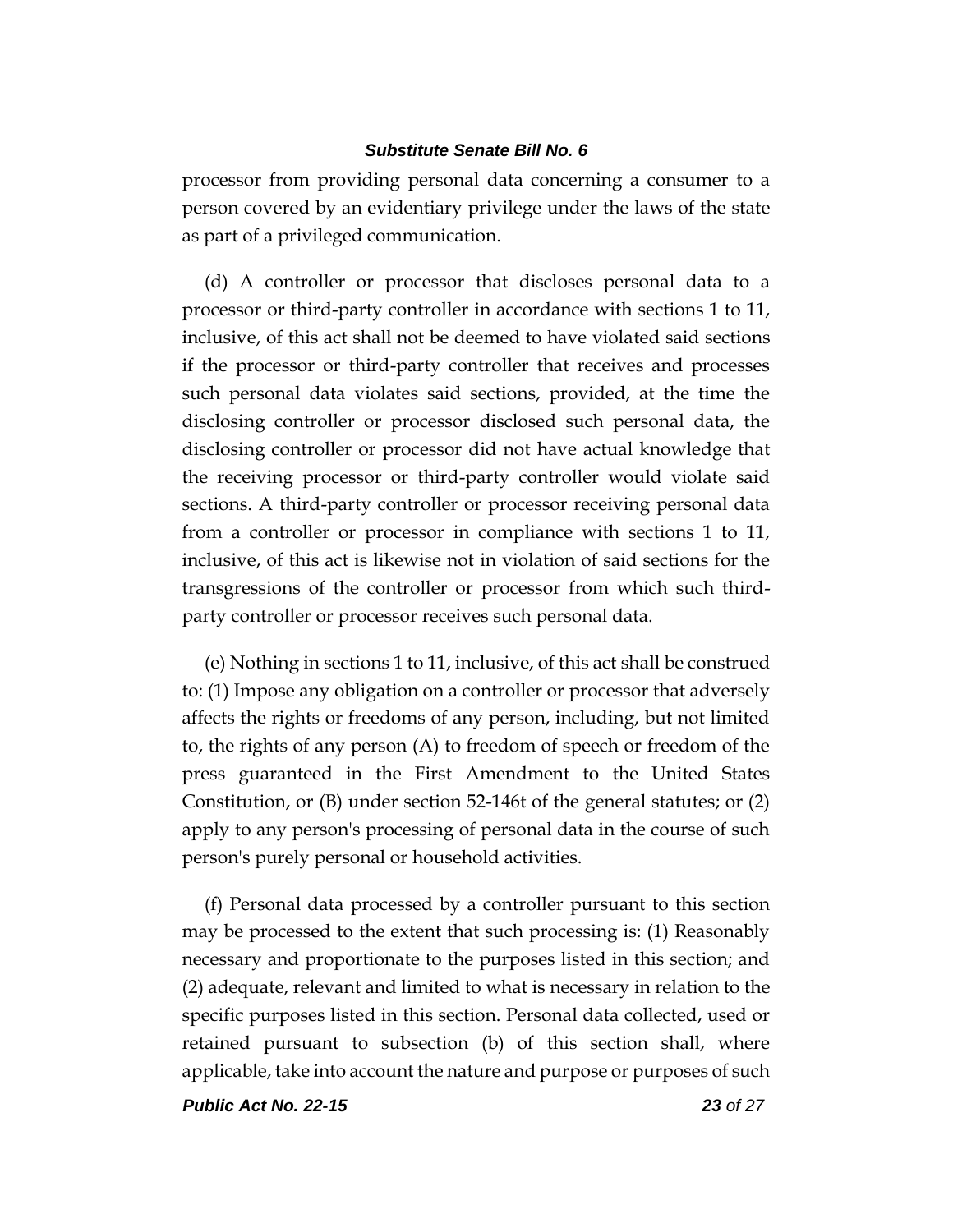collection, use or retention. Such data shall be subject to reasonable administrative, technical and physical measures to protect the confidentiality, integrity and accessibility of the personal data and to reduce reasonably foreseeable risks of harm to consumers relating to such collection, use or retention of personal data.

(g) If a controller processes personal data pursuant to an exemption in this section, the controller bears the burden of demonstrating that such processing qualifies for the exemption and complies with the requirements in subsection (f) of this section.

(h) Processing personal data for the purposes expressly identified in this section shall not solely make a legal entity a controller with respect to such processing.

Sec. 11. (NEW) (*Effective July 1, 2023*) (a) The Attorney General shall have exclusive authority to enforce violations of sections 1 to 10, inclusive, of this act.

(b) During the period beginning on July 1, 2023, and ending on December 31, 2024, the Attorney General shall, prior to initiating any action for a violation of any provision of sections 1 to 10, inclusive, of this act, issue a notice of violation to the controller if the Attorney General determines that a cure is possible. If the controller fails to cure such violation within sixty days of receipt of the notice of violation, the Attorney General may bring an action pursuant to this section. Not later than February 1, 2024, the Attorney General shall submit a report, in accordance with section 11-4a of the general statutes, to the joint standing committee of the General Assembly having cognizance of matters relating to general law disclosing: (1) The number of notices of violation the Attorney General has issued; (2) the nature of each violation; (3) the number of violations that were cured during the sixtyday cure period; and (4) any other matter the Attorney General deems relevant for the purposes of such report.

*Public Act No. 22-15 24 of 27*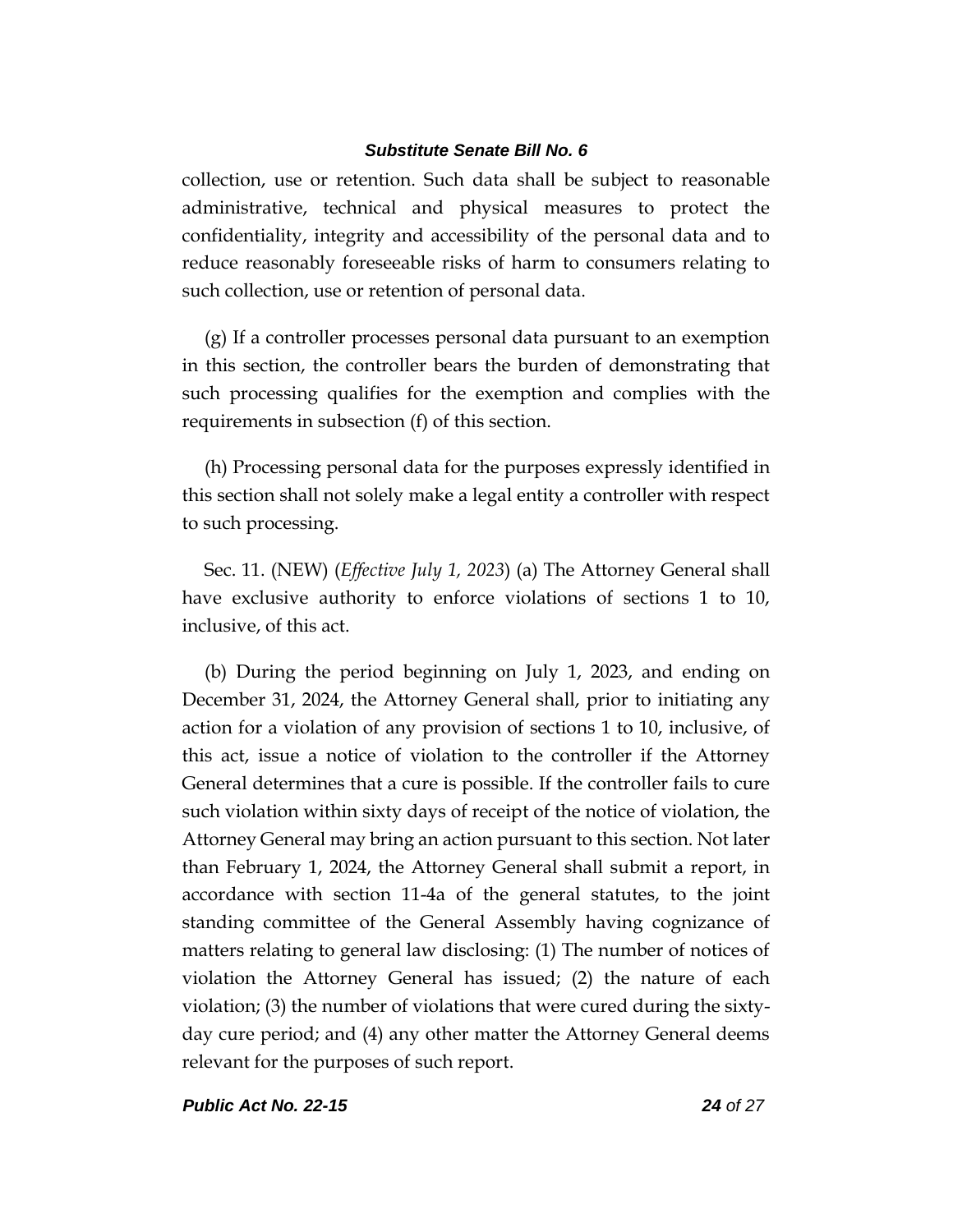(c) Beginning on January 1, 2025, the Attorney General may, in determining whether to grant a controller or processor the opportunity to cure an alleged violation described in subsection (b) of this section, consider: (1) The number of violations; (2) the size and complexity of the controller or processor; (3) the nature and extent of the controller's or processor's processing activities; (4) the substantial likelihood of injury to the public; (5) the safety of persons or property; and (6) whether such alleged violation was likely caused by human or technical error.

(d) Nothing in sections 1 to 10, inclusive, of this act shall be construed as providing the basis for, or be subject to, a private right of action for violations of said sections or any other law.

(e) A violation of the requirements of sections 1 to 10, inclusive, of this act shall constitute an unfair trade practice for purposes of section 42-110b of the general statutes and shall be enforced solely by the Attorney General, provided the provisions of section 42-110g of the general statutes shall not apply to such violation.

Sec. 12. (*Effective from passage*) (a) Not later than September 1, 2022, the chairpersons of the joint standing committee of the General Assembly having cognizance of matters relating to general law shall convene a task force to study:

(1) Information sharing among health care providers and social care providers and make recommendations to eliminate health disparities and inequities across sectors, as described in subsection (a) of section 19a-133b of the general statutes;

(2) Algorithmic decision-making and make recommendations concerning the proper use of data to reduce bias in such decisionmaking;

(3) Possible legislation that would require an operator, as defined in the Children's Online Privacy Protection Act, 15 USC 6501 et seq., as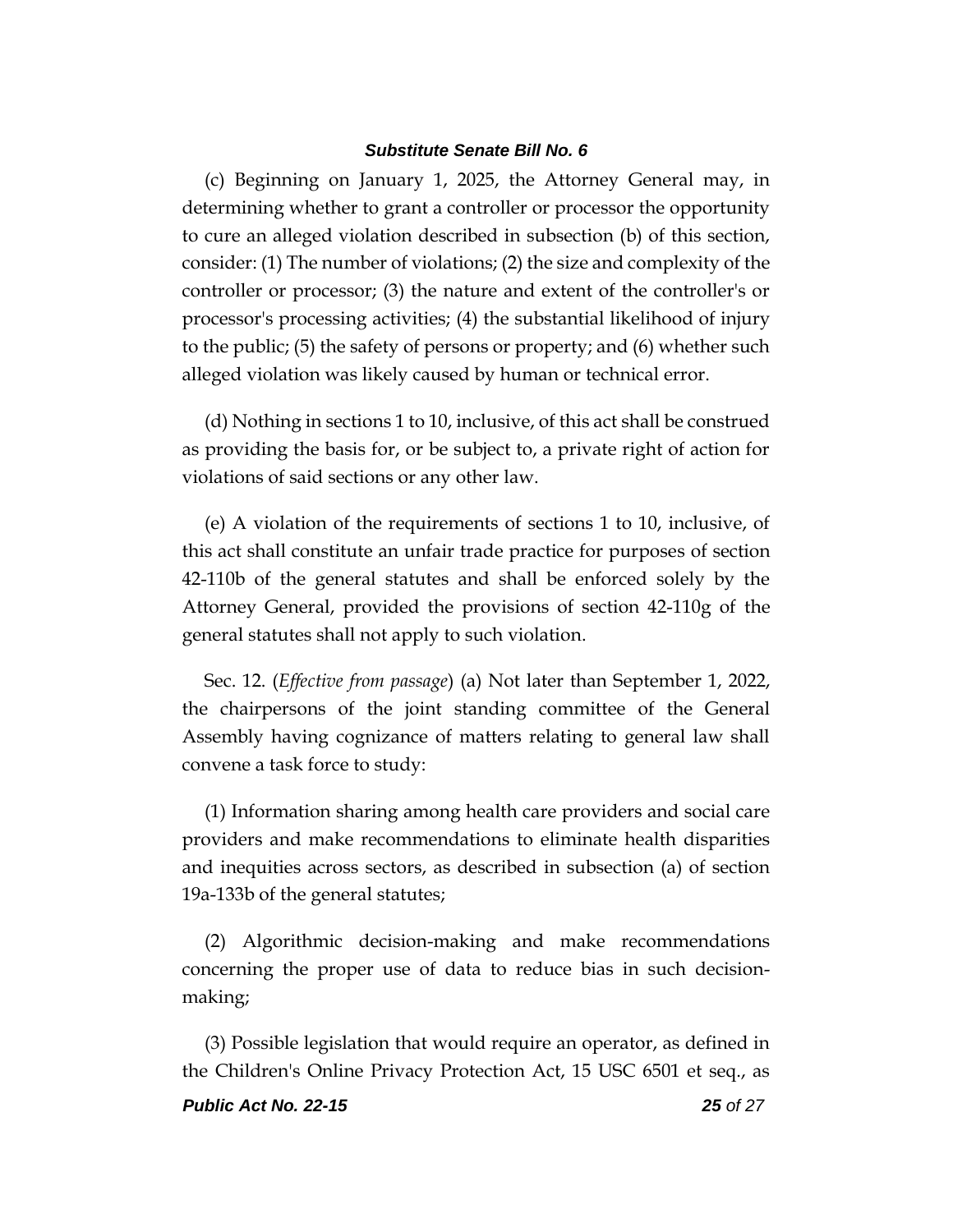amended from time to time, to, upon a parent's request, delete the account of a child and cease to collect, use or maintain, in retrievable form, the child's personal data on the operator's Internet web site or online service directed to children, and provide parents with an accessible, reasonable and verifiable means to make such a request;

(4) Any means available to verify the age of a child who creates a social media account;

(5) Issues concerning data colocation, including, but not limited to, the impact that the provisions of sections 1 to 11, inclusive, of this act have on third parties that provide data storage and colocation services;

(6) Possible legislation that would expand the provisions of sections 1 to 11, inclusive, of this act to include additional persons or groups; and

(7) Other topics concerning data privacy.

(b) The chairpersons of the joint standing committee of the General Assembly having cognizance of matters relating to general law shall serve as the chairpersons of the task force, and shall jointly appoint the members of the task force. Such members shall include, but need not be limited to:

(1) Representatives from business, academia, consumer advocacy groups, small and large companies and the office of the Attorney General; and

(2) Attorneys with experience in privacy law.

(c) The administrative staff of the joint standing committee of the General Assembly having cognizance of matters relating to general law shall serve as administrative staff of the task force.

(d) Not later than January 1, 2023, the task force shall submit a report on its findings and recommendations to the joint standing committee of